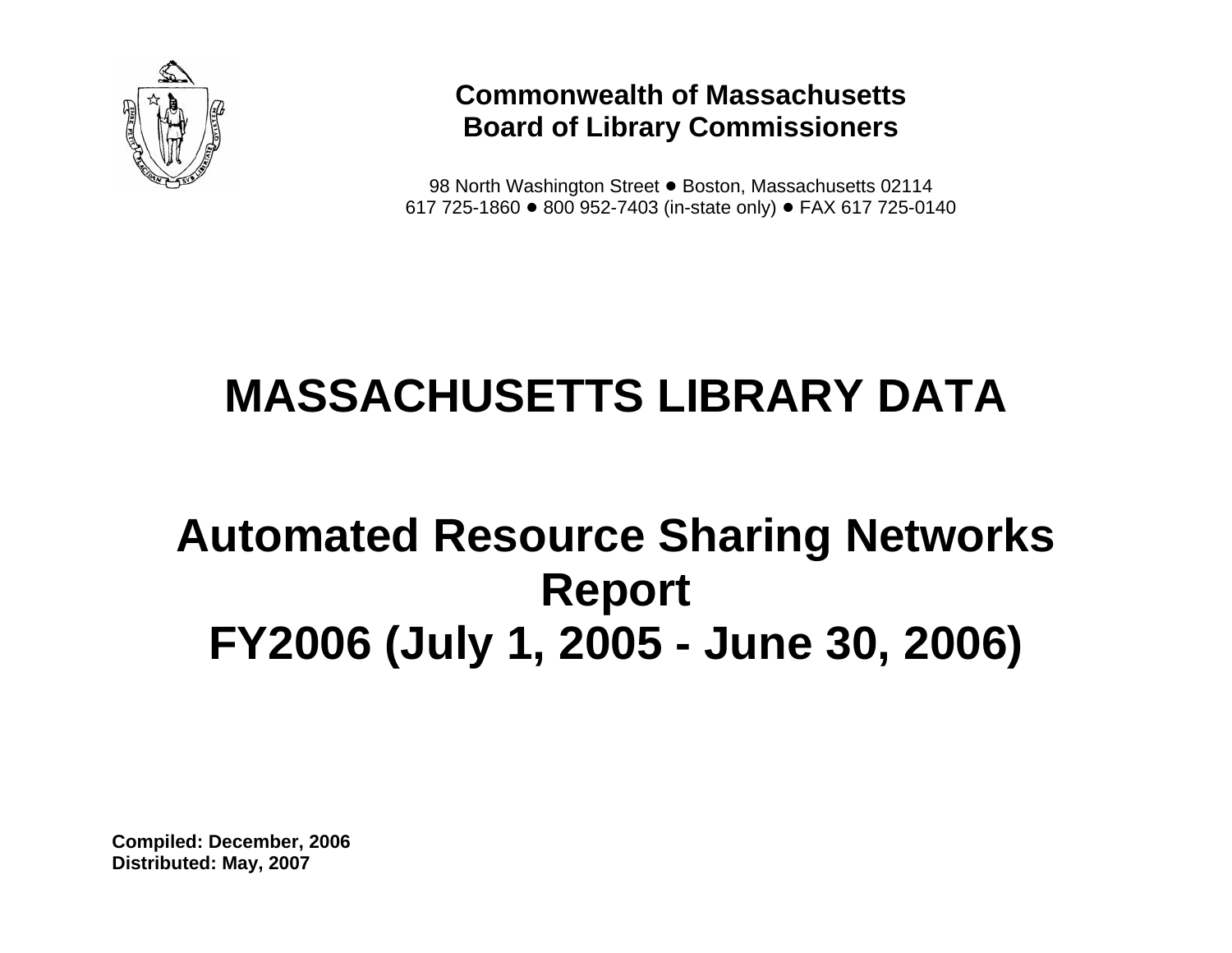Dr. Em Claire Knowles, Chairman George T. Comeau, Esq., Vice Chairman Katherine K. Dibble, Secretary

Edward L. Bertorelli Richard D. Dunbar Joseph S. Hopkins Vicki L. Kaufman Emily M. Salaun Irving H. Zangwill

Massachusetts Board of Library Commissioners

Prepared with LSTA funds

Preparation of this report was supported in part by the U.S. Institute of Museum and Library Services. However, the opinions expressed herein do not necessarily reflect the position or policy of that agency, and no official endorsement by that agency should be inferred.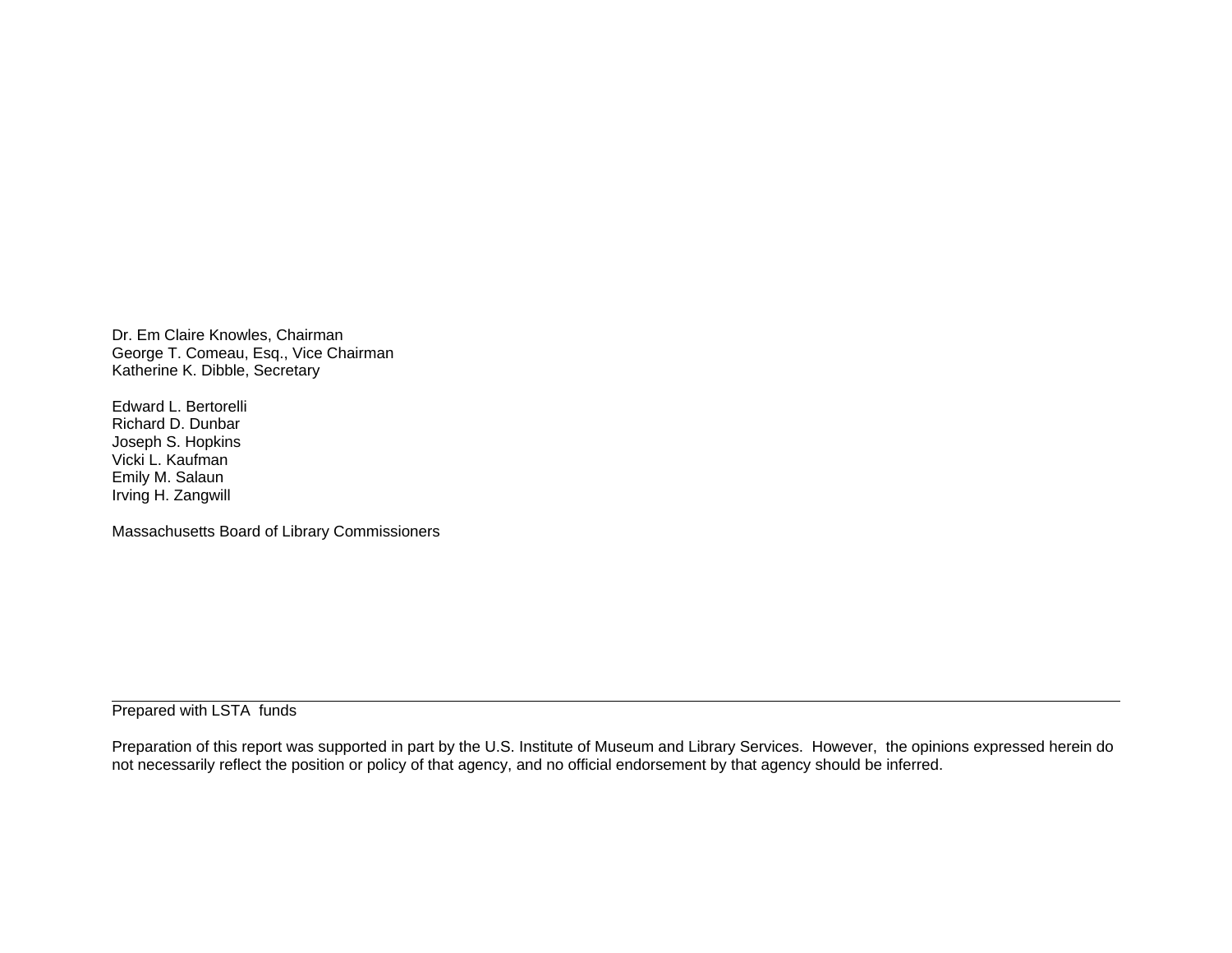#### Massachusetts Board of Library Commissioners Public Library Participation in Automated Resource Sharing Networks

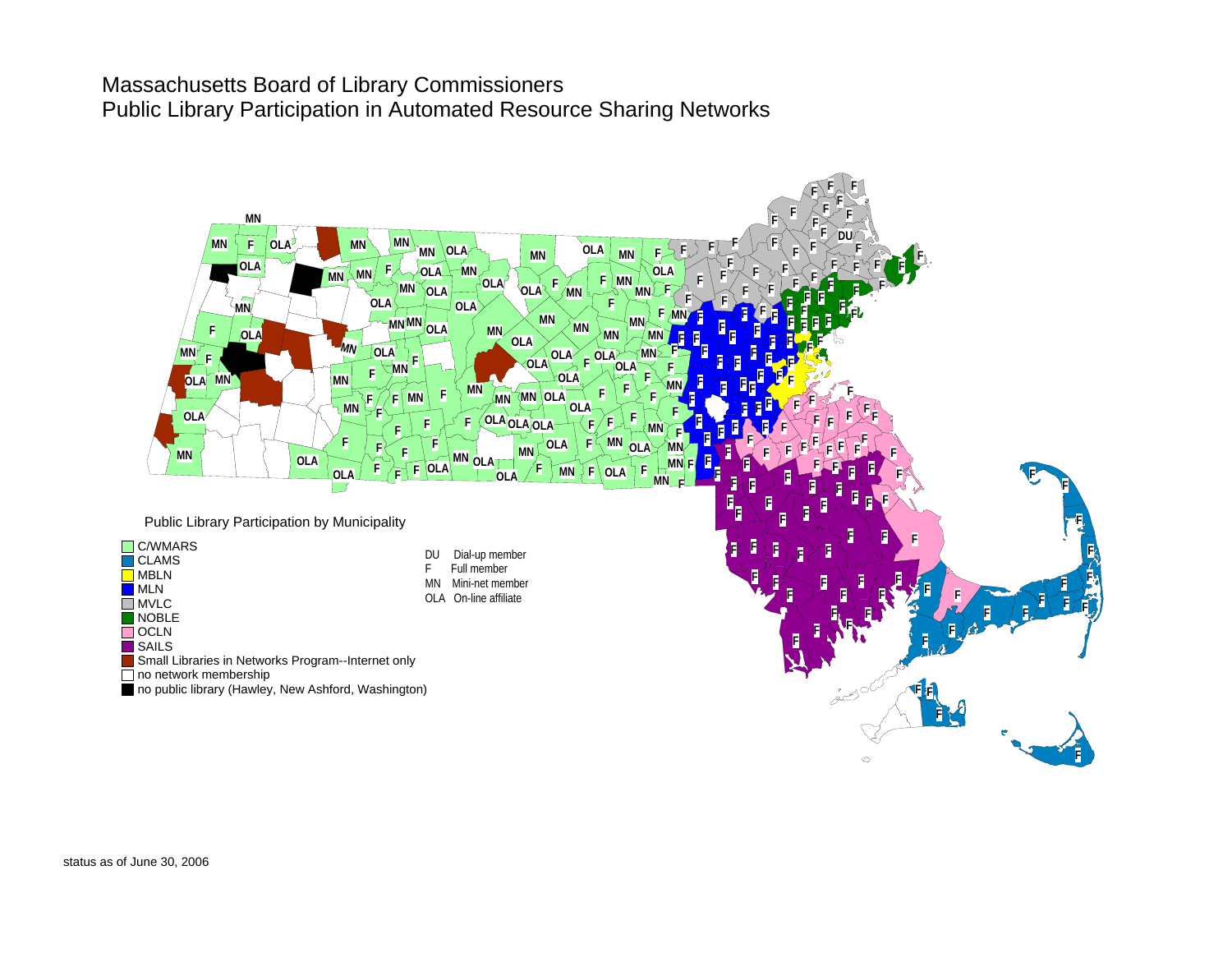### **Introduction**

The *Automated Resource Sharing Networks Report, FY2006* displays data submitted by nine automated resource sharing networks serving libraries in Massachusetts.

With this report we present data about the automated resource sharing networks in one consistent format. Please note that some of the data reflects activity during fiscal year 2006 (July 1, 2005-June 30, 2006) while other data is reported as a snapshot as of June 30, 2006. Snapshot data may well have changed by the time you read this report.

Going forward we will assess the usefulness of the data presented here and consider adding or deleting data elements based on feedback from the networks, the Board, and the library community.

We welcome your comments.

Dianne L. Carty, Head, State Aid & Data Coordination **Robert C. Maier, Director** Ann Downey, Systems Analyst **Ann** Downey, Systems Analyst Ann Downey, Systems Analyst Massachusetts Board of Library Commissioners<br>Paul Kissman, Library Information Systems Specialist 98 North Washington Street, Suite 401, Boston, I Uechi Ng, Administrative Assistant 1-800-952-7403 or 617-725-1860; FAX 617-725-0410

98 North Washington Street, Suite 401, Boston, MA 02114 mass.gov/mblc

*Massachusetts Library Data: Automated Resource Sharing Networks Report FY2006 (July 1, 2005 - June 30, 2006)* Compiled: December, 2006 Distributed: February, 2007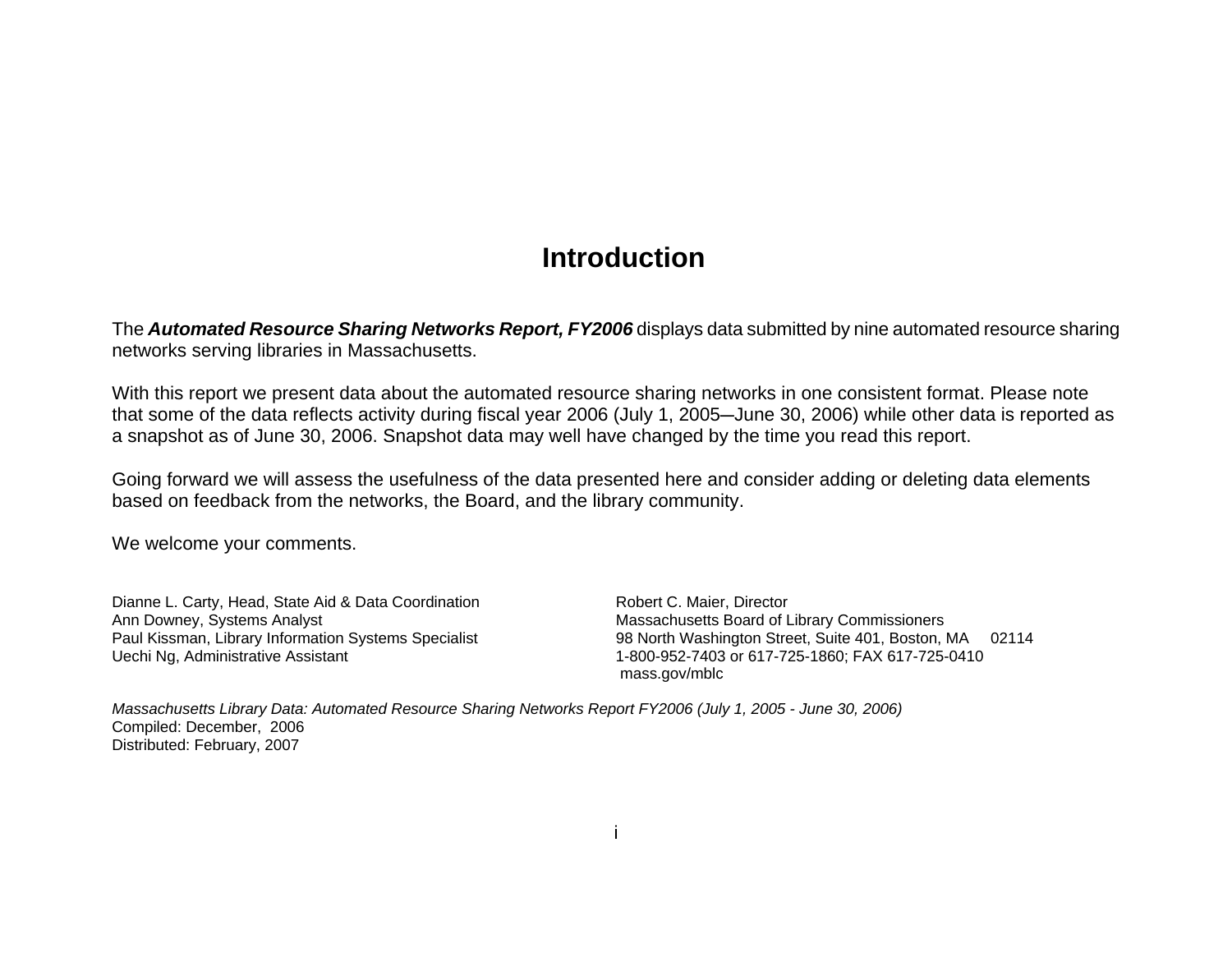### **Automated Resource Sharing Networks Report** FY2006 (July 1, 2005 - June 30, 2006)

### **Table of Contents**

| Appendix A - Charts and Tables<br>A-5, Network Operating Expenditures by Type, FY2003 - FY2006 17 |
|---------------------------------------------------------------------------------------------------|
|                                                                                                   |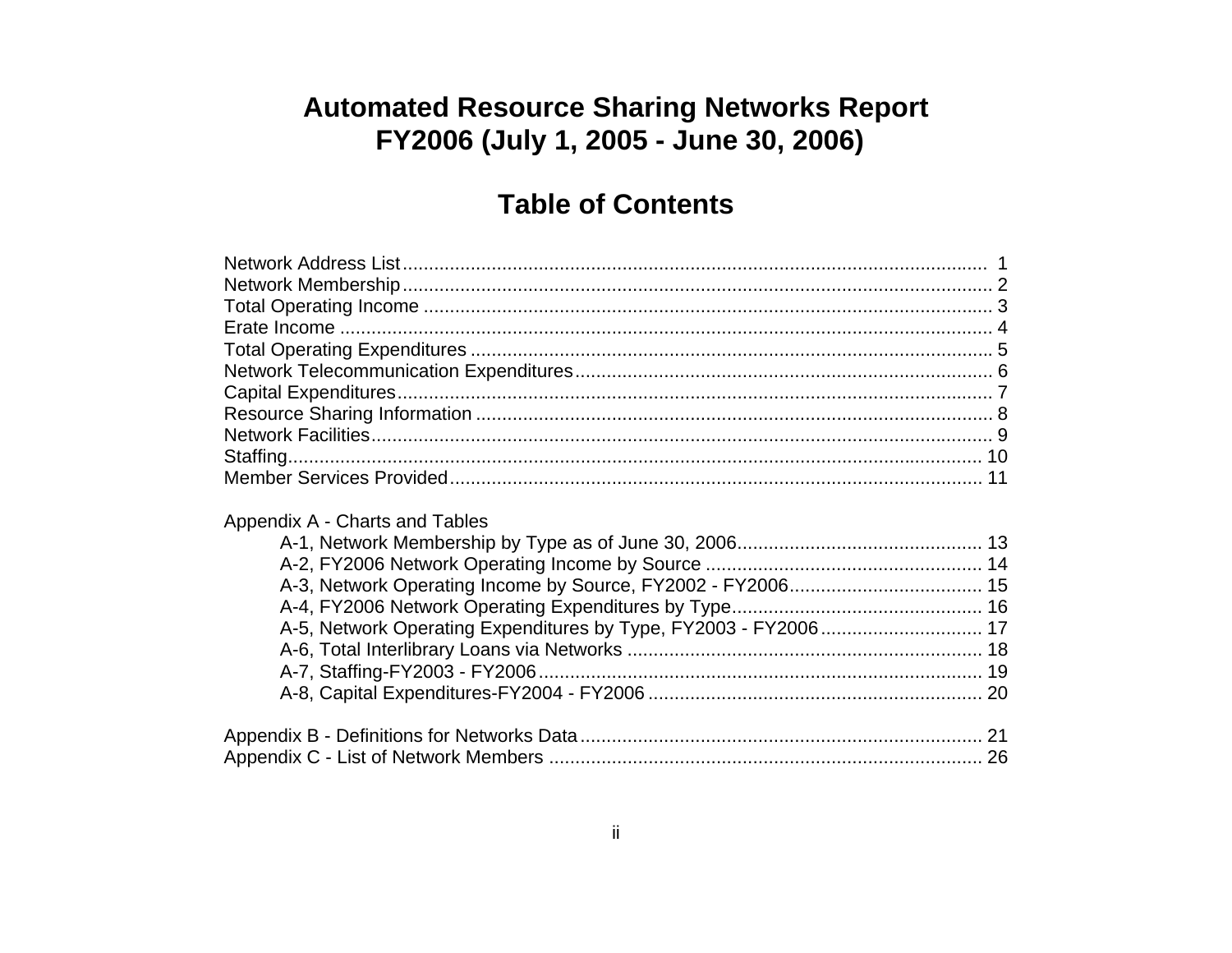#### Network Address List

Cape Libraries Automated Materials Sharing, Inc. Monica Grace, Executive Director 270 Communication Way Unit 4E/4FHyannis, MA 02601 President: Lucy Loomis Vendor Info: Innovative Interfaces, Millennium 2005 1.2 Phone: (508)790-4399 Fax: (508)771-4533

Central/Western MA Automated ResourceJoan Kuklinski, Executive Director 1 Sunset LanePaxton, MA 01612 President: Christine Berquist Vendor Info: III, Millennium & InnReach 2002, Phase 2 (all) Phone: (508)755-3323 Fax: (508)755-3721

Fenway Libraries Online Walter Stine, Acting Executive Director c/o Wentworth Institute of Technology 550 Huntington Avenue Boston, MA 02115 President: Walter Punch Vendor Info: Ex Libris, Voyager 6.1 Phone: (617)442-2384 Fax: (617)442-1519

Merrimack Valley Library Consortium, Inc. Larry Rungren, Executive Director 123 Tewksbury Street Andover, MA 01810 President: Lori Hodgson Vendor Info: SirsiDynix, Horizon 7.3.3 Phone: (978)475-7632 Fax: (978)475/7179

Metro Boston Library Network Ken Peterson, Administrator Boston Public Library PO Box 286Boston, MA 02116 President: Vendor Info: SirsiDynix, Horizon 7.3.3 Phone: (617)859-2386 Fax: (617)267-0364 Minuteman Library Network Susan McAlister, Executive Director 10 Strathmore RoadNatick, MA 01760-2419 President: William Talentino Vendor Info: Innovative Interfaces, Millennium 2005 Phone: (508)655-8008 Fax: (508)655-1507 North of Boston Library Exchange Ron Gagnon, Executive Director 26 Cherry Hill Drive Danvers, MA 01923 President: Sue Koronowski Vendor Info: Innovative Interfaces, Millennium 2005 Phone: (978)777-8844 Fax: (978)750-8472 Old Colony Library Network David Slater, Executive Director 220 Forbes Road, Suite 401 Braintree, MA 20184 President: Jackie Rafferty Vendor Info: Sirsi, Unicorn 2003.0.11.1 Phone: (781)794-2513 Fax: (781)794-2517 SAILSDebby Conrad, Executive Director 574 West Grove Sreet #4Middleborough, MA 02346 President: Elaine Jackson Vendor Info: SirsiDynix, Unicorn 2003.1.4.3 Phone: (508)946-8601 Fax: (508)946-8605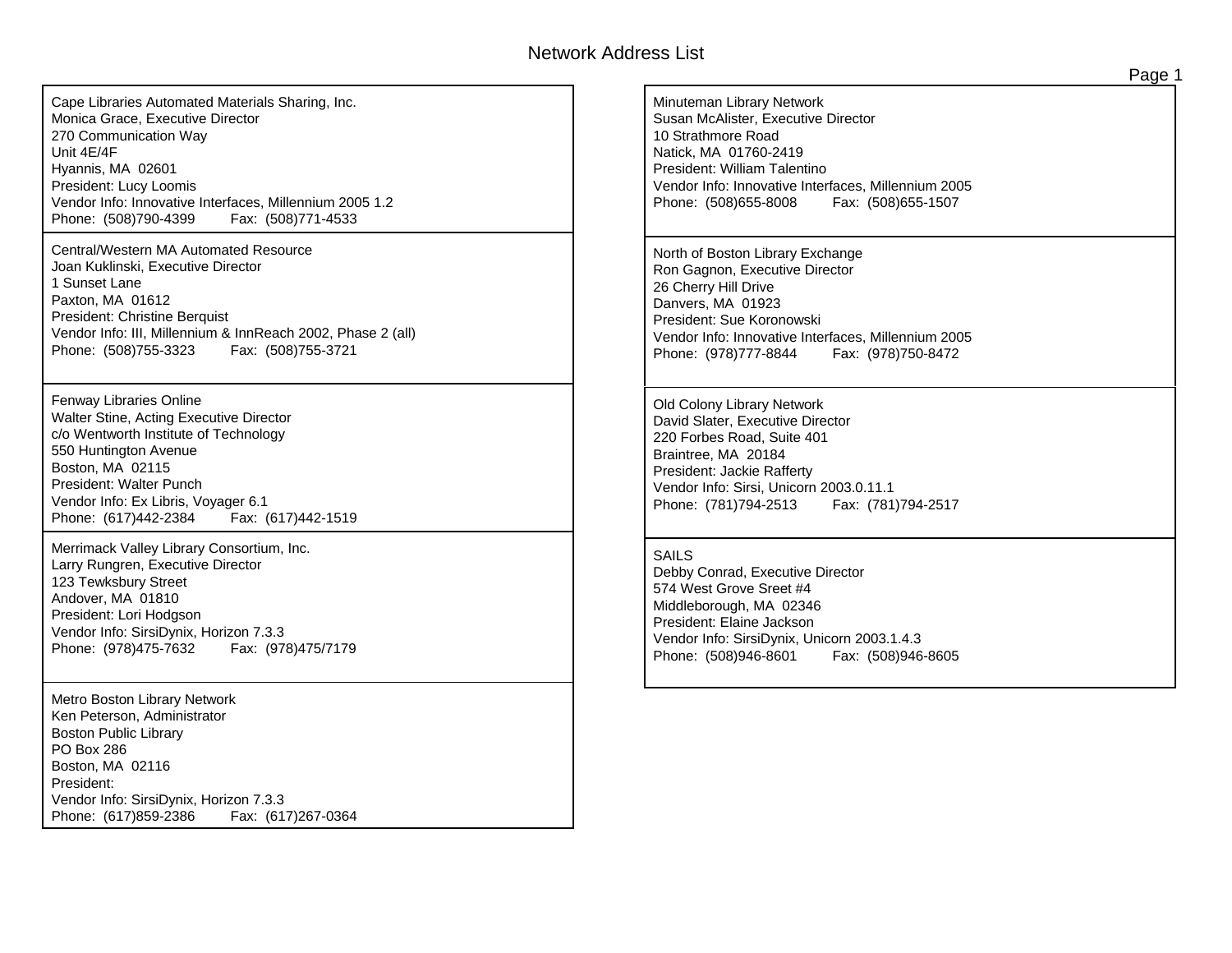### **Network Membership as of FY2006** *Page 2*

|                |                                 |                                  | <b>Members/Sites</b>             |                     |                        |                               |                 |              |                           |               | <b>SLIN</b>         |
|----------------|---------------------------------|----------------------------------|----------------------------------|---------------------|------------------------|-------------------------------|-----------------|--------------|---------------------------|---------------|---------------------|
| <b>Network</b> | <b>Public</b>                   | <b>Schools</b>                   | <b>Academic</b>                  | <b>Special</b>      | <b>Total</b>           | <b>Full</b><br><b>Members</b> | <b>Mininets</b> | <b>OLA</b>   | Dial-up<br><b>Members</b> | <b>MLIN-I</b> | Internet<br>Only    |
| C/W MARS       | 121<br>140                      | $\overline{c}$<br>$\overline{2}$ | 11<br>11                         | 4<br>4              | 138<br>157             | 58                            | 46              | 34           | $\Omega$                  | 31            | 9                   |
| <b>CLAMS</b>   | 24<br>33                        | $\mathbf 0$<br>0                 |                                  | $\mathbf 0$<br>0    | 25<br>34               | 25                            | $\mathbf 0$     | $\mathbf 0$  | $\mathbf 0$               | $\mathbf 0$   | $\mathbf 0$         |
| <b>FLO</b>     | $\pmb{0}$<br>$\mathbf 0$        | 0<br>0                           | 8<br>11                          | 1<br>$\overline{c}$ | $\boldsymbol{9}$<br>13 | 9                             | $\mathbf 0$     | $\mathbf 0$  | $\mathbf 0$               | $\mathbf 0$   | $\mathbf 0$         |
| <b>MBLN</b>    | $\ensuremath{\mathsf{3}}$<br>30 | $\boldsymbol{2}$<br>29           | $\overline{c}$<br>$\overline{a}$ | 1                   | $\bf 8$<br>62          | 8                             | $\mathbf 0$     | $\mathbf 0$  | $\mathbf 0$               | $\mathbf 0$   | $\mathbf 0$         |
| <b>MLN</b>     | 35<br>61                        | $\pmb{0}$<br>0                   | 6<br>7                           | 0<br>0              | 41<br>68               | 41                            | $\pmb{0}$       | $\mathbf 0$  | $\mathbf 0$               | $\pmb{0}$     | $\mathsf{O}$        |
| <b>MVLC</b>    | 35<br>39                        | $\pmb{0}$<br>0                   | $\pmb{0}$<br>0                   | 0<br>0              | 35<br>39               | 34                            | $\pmb{0}$       | $\,0\,$      | 1                         | $\pmb{0}$     | $\pmb{0}$           |
| <b>NOBLE</b>   | 17<br>21                        | 1<br>1                           | $\boldsymbol{9}$<br>12           | 1<br>1              | 28<br>35               | 27                            | $\pmb{0}$       | $\mathbf{1}$ | 0                         | 0             | $\mathsf{O}\xspace$ |
| OCLN           | 26<br>35                        | 0<br>0                           | $\overline{c}$<br>3              | $\mathsf 0$<br>0    | 28<br>38               | 28                            | $\pmb{0}$       | $\mathbf 0$  | $\mathbf 0$               | $\pmb{0}$     | $\mathsf{O}$        |
| <b>SAILS</b>   | 39<br>49                        | 10<br>21                         | $\overline{c}$<br>3              | 1                   | 52<br>74               | 51                            | $\pmb{0}$       | $\pmb{0}$    | $\mathbf 0$               | $\pmb{0}$     | $\mathsf{O}$        |
|                |                                 |                                  |                                  |                     |                        |                               |                 |              |                           |               |                     |
| Totals:        | 300<br>408                      | 15<br>53                         | 41<br>50                         | 8<br>9              | 364<br>520             | 281                           | 46              | 35           | 1                         | 31            | $9\,$               |

\*MLIN-I and SLIN Internet Only are not included in network membership total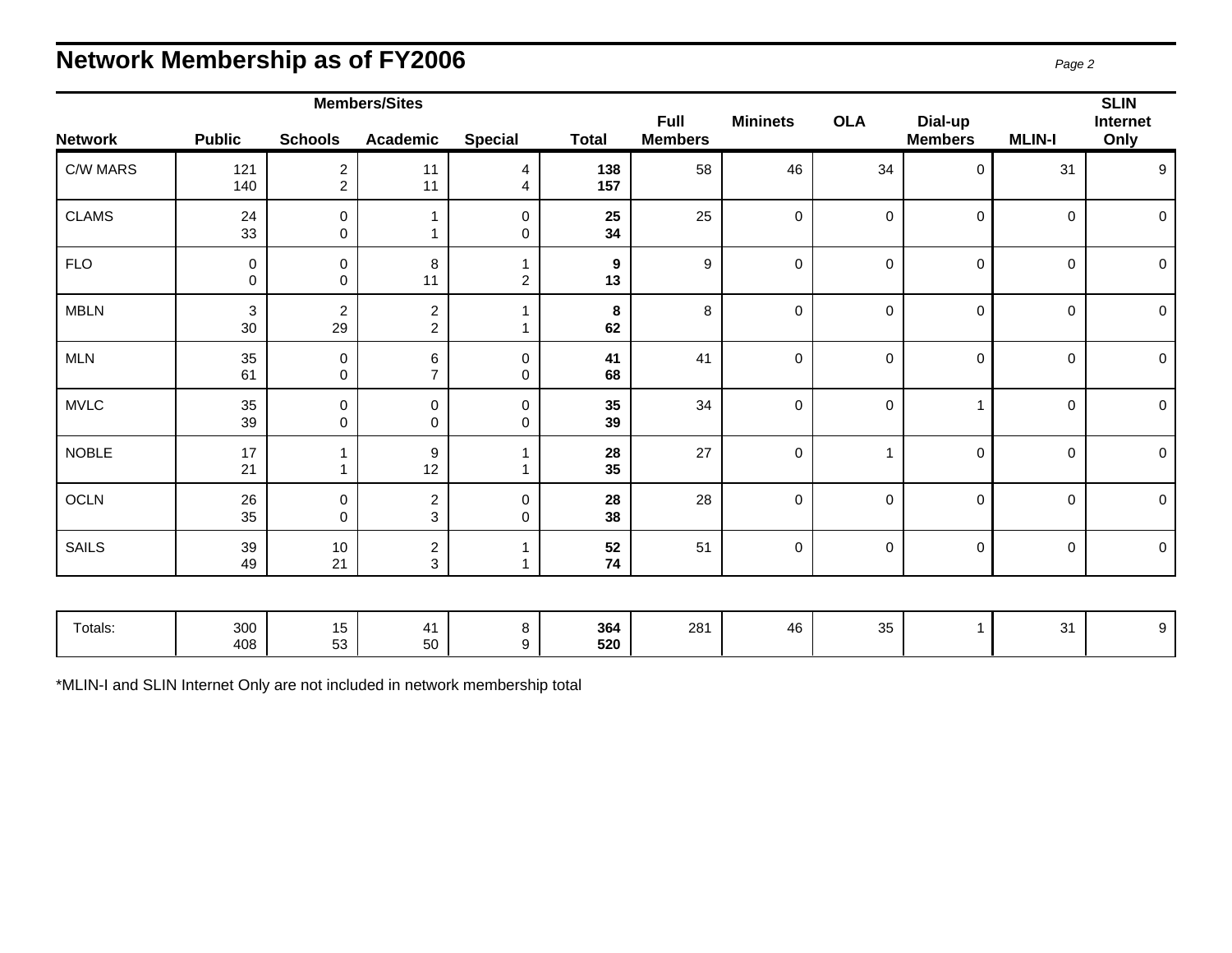### **Total Operating Income for FY2006**

|  | r<br>ı |  |
|--|--------|--|
|--|--------|--|

|                |                   | <b>Member Fees</b>     |           | <b>MBLC Funds</b> |                        |                      |                      |
|----------------|-------------------|------------------------|-----------|-------------------|------------------------|----------------------|----------------------|
| <b>Network</b> | <b>Basic Fees</b> | <b>Elective Svcs.*</b> | Telecomm. | Net Resource Sh.  | <b>Small Libs/Nets</b> | <b>Other Sources</b> | <b>Tot Op Income</b> |
| C/W MARS       | 2,186,101         | 40,423                 | 154,566   | 91,986            | 114,340                | 0                    | 619,925              |
| <b>CLAMS</b>   | 629,893           | 10,550                 | 29,527    | 33,456            | 0                      | 21,927               | 725,353              |
| <b>FLO</b>     | 399,106           | 598,743                | 3,459     | 31,767            | 0                      | 10,681               | 1,043,756            |
| <b>MBLN</b>    | 460,853           | 0                      | 51,253    | 74,654            | 0                      | 0                    | 586,670              |
| <b>MLN</b>     | 1,521,851         | $\mathbf 0$            | 74,436    | 91,166            | 0                      | 38,604               | 1,726,057            |
| <b>MVLC</b>    | 1,023,855         | $\mathbf 0$            | 41,024    | 47,797            | 12,500                 | 21,220               | 1,146,396            |
| <b>NOBLE</b>   | 1,161,410         | 133,785                | 76,287    | 52,397            | 0                      | 80,000               | 1,503,879            |
| <b>OCLN</b>    | 868,933           | $\mathbf 0$            | 50,325    | 48,422            | 0                      | 79,888               | 1,047,568            |
| SAILS          | 874,721           | 53,106                 | 57,123    | 59,355            | 0                      | 0                    | 1,044,305            |

|  | otals: | 100.70<br>J.120.723<br>$\sim$ | 836,607 | 538,000 | 531.000 | 126,840 | 252,320<br>$\sim$ $\sim$ | 43.909<br>$\overline{\phantom{a}}$ |
|--|--------|-------------------------------|---------|---------|---------|---------|--------------------------|------------------------------------|
|--|--------|-------------------------------|---------|---------|---------|---------|--------------------------|------------------------------------|

\* FLO purchased a significant number of databases; all fund offset by elective services operating income.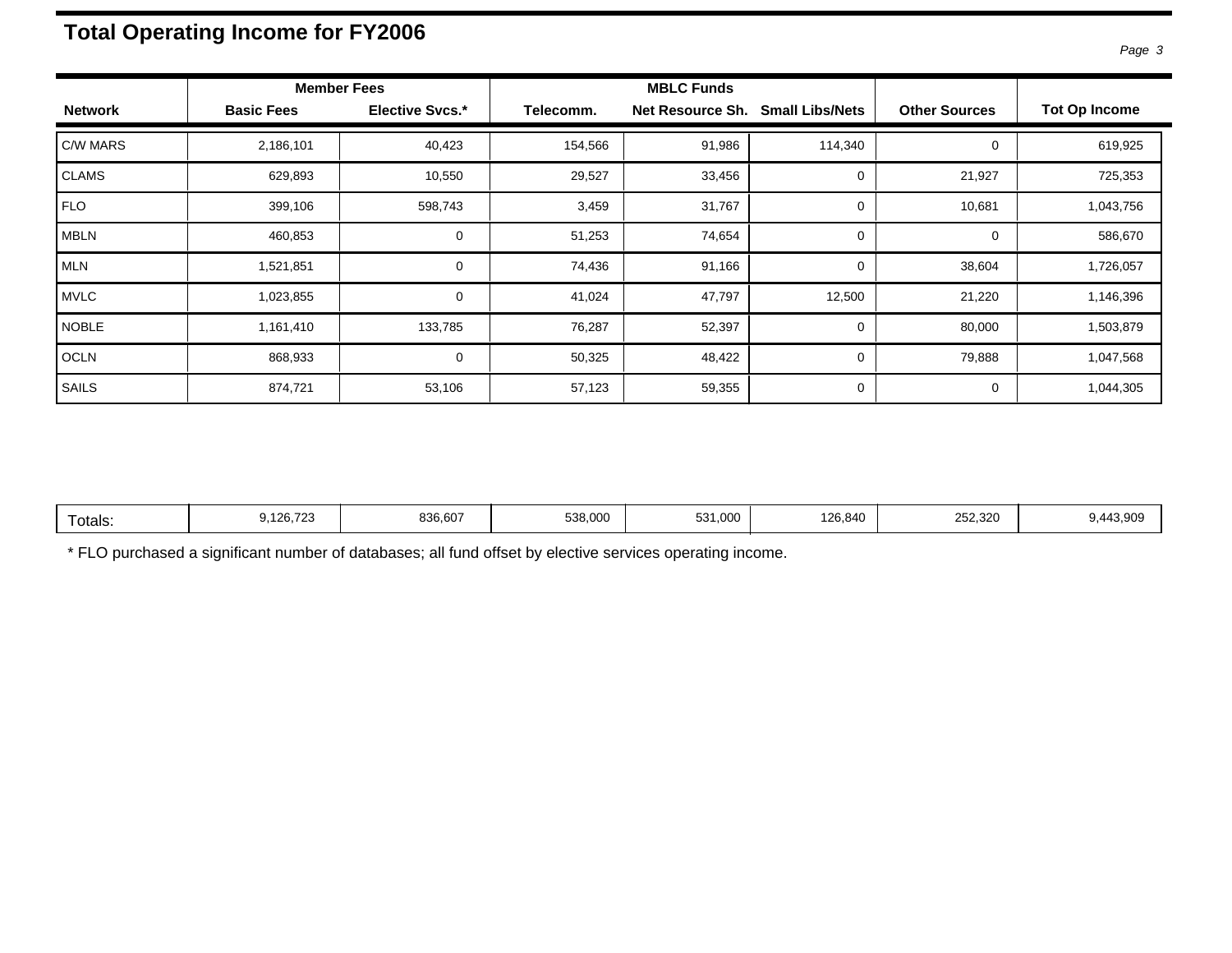#### **Erate Income for FY2006**

| <b>Network</b> | <b>Erate Received</b> | Erate %           |  |
|----------------|-----------------------|-------------------|--|
| C/W MARS       | 322,502               | 52 %              |  |
| CLAMS          | $\mathbf 0$           | 47 %              |  |
| FLO            | 0                     | $0 - \frac{9}{6}$ |  |
| MBLN           | 518,249               | 88 %              |  |
| MLN            | 89,128                | 43 %              |  |
| MVLC           | 57,197                | 42 %              |  |
| NOBLE          | 43,858                | 48 %              |  |
| OCLN           | 77,468                | 45 %              |  |
| SAILS          | 86,536                | 44 %              |  |
| Total:         | 1,194,938             |                   |  |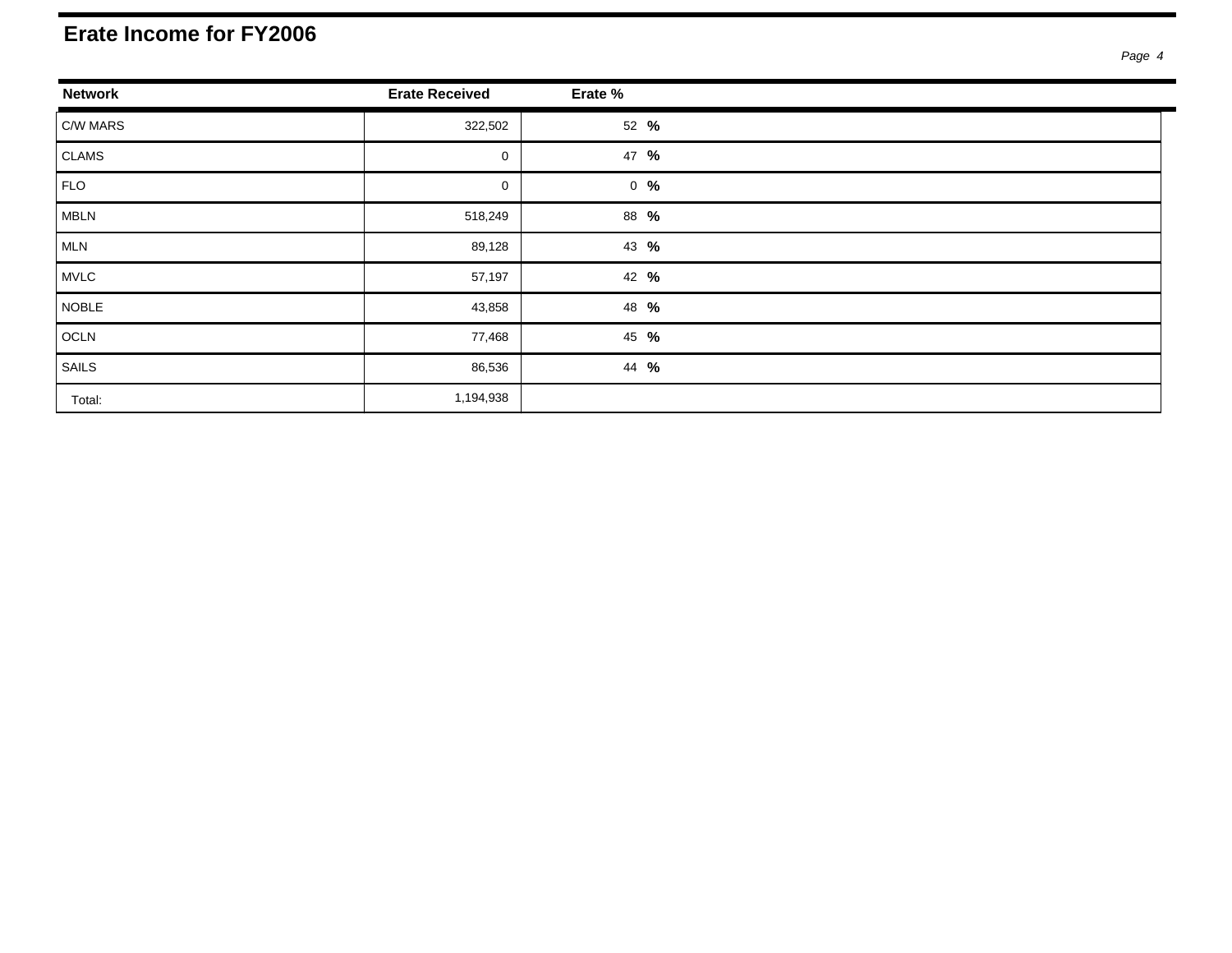### **Total Operating Expenditures for FY2006** *Page 5*

| <b>Network</b> | <b>Staff</b> | Admin.Support Telecomm.* |         | ILS H/S Maint. | Tel. H/S Maint. | Database Lic.** | <b>Biblio.Svcs.</b> | <b>Other Operating</b> | <b>Total Operating</b> |
|----------------|--------------|--------------------------|---------|----------------|-----------------|-----------------|---------------------|------------------------|------------------------|
| C/W MARS       | 935,584      | 190,645                  | 384,276 | 290,794        | 97,960          | 77,068          | 149,117             | 85,958                 | 2,211,402              |
| <b>CLAMS</b>   | 313,567      | 81,009                   | 152,464 | 59,065         | 28,215          | 7,922           | 29,192              | 0                      | 671,434                |
| <b>FLO</b>     | 203,318      | 69,962                   | 8,864   | 63,383         | 7,366           | 598,743         | 9,613               | 15,781                 | 977,030                |
| <b>MBLN</b>    | 154,825      | 400                      | 70,275  | 665,154        | 596,619         | $\mathbf 0$     | 20,750              | 100                    | 1,508,123              |
| <b>MLN</b>     | 866,614      | 139,380                  | 173,694 | 145,000        | 53,660          | 52,250          | 107,601             | 55,017                 | 1,593,216              |
| <b>MVLC</b>    | 525,992      | 127,989                  | 105,585 | 70,931         | 58,453          | 63,809          | 58,230              | 5,581                  | 1,016,570              |
| <b>NOBLE</b>   | 594,742      | 144,415                  | 144,818 | 181,884        | 76,830          | 165,117         | 37,326              | 43,714                 | 1,388,846              |
| OCLN           | 361,039      | 88,943                   | 106,180 | 73,888         | 50,829          | 41,121          | 44,376              | 0                      | 766,376                |
| SAILS          | 466,022      | 122,724                  | 106,180 | 97,062         | 15,750          | 70,226          | 46,881              | 69,743                 | 994,588                |

| Totals: | 4,421,703 | 965,467 | .252,336 | .647,161 | 985,682 | .076,256 | 503,086 | 275,894 | 1,127,585 |
|---------|-----------|---------|----------|----------|---------|----------|---------|---------|-----------|
|         |           |         |          |          |         |          |         |         |           |

\* Expenditures after E-Rate discounts applied.

\*\* FLO purchased a significant number of database; all fund offset by elective services operating income on page 3.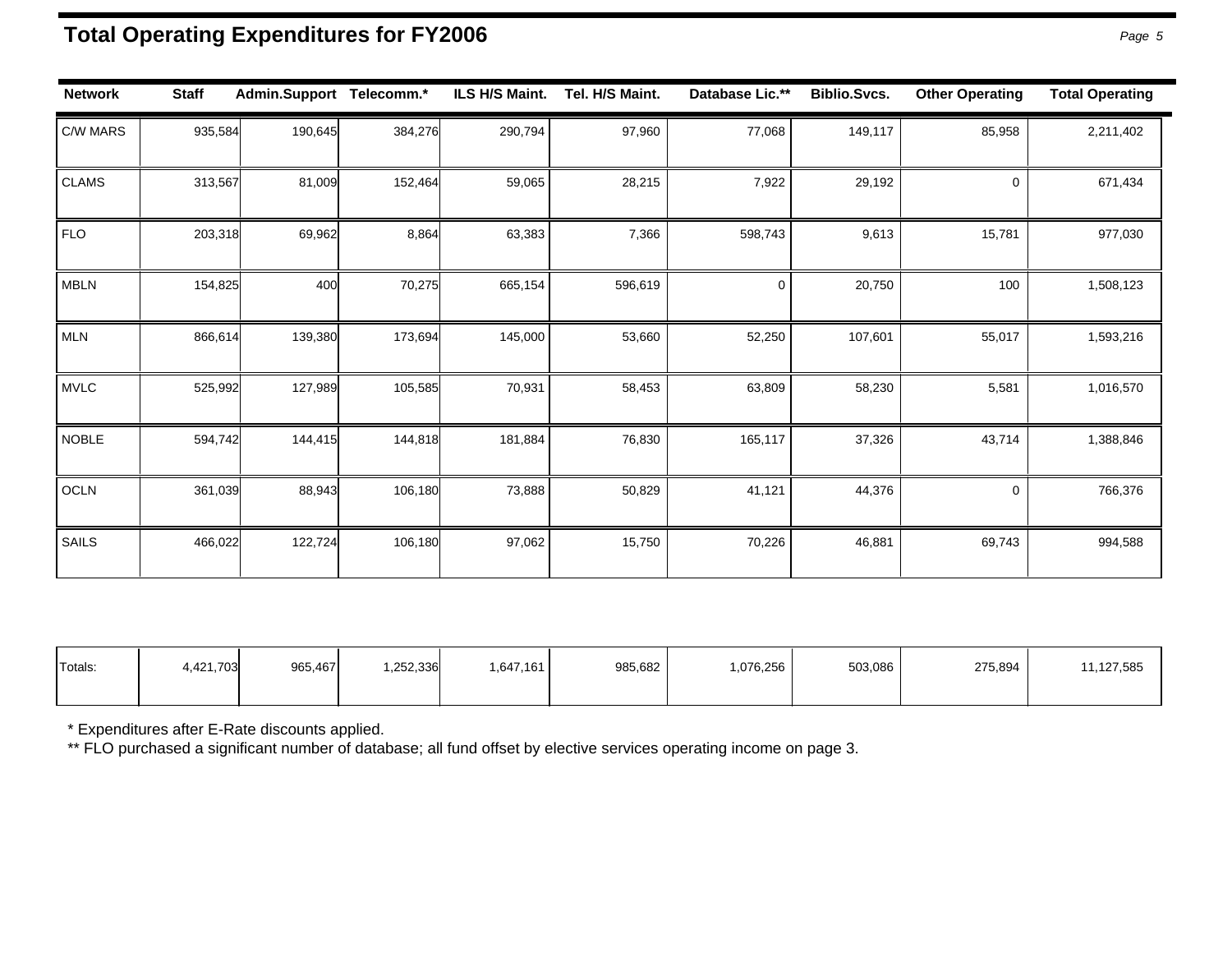### **Network Telecommunication Expenditures for FY2006\***

| <b>Network</b> | <b>Dial Access Libs</b> |          | Small Libs in Netwk Internet Only Libs | <b>Central Site Internet</b> | <b>Remote-to-host</b> | <b>Total Telecomm. Expenditures</b> |
|----------------|-------------------------|----------|----------------------------------------|------------------------------|-----------------------|-------------------------------------|
| C/W MARS       | 0                       | 14,972   | 4,825                                  | 3,329                        | 361,150               | 384,276                             |
| <b>CLAMS</b>   | 0                       | 0        |                                        | 14,490                       | 137,974               | 152,464                             |
| <b>FLO</b>     | 0                       | 0        |                                        | 8,864                        | $\mathbf 0$           | 8,864                               |
| <b>MBLN</b>    | 0                       | 0        |                                        | 22,387                       | 47,888                | 70,275                              |
| <b>MLN</b>     | 0                       | 0        |                                        | 27,768                       | 145,926               | 173,694                             |
| <b>MVLC</b>    | 339                     | $\Omega$ |                                        | 26,260                       | 78,986                | 105,585                             |
| <b>NOBLE</b>   | 0                       | $\Omega$ |                                        | 46,451                       | 98,367                | 144,818                             |
| <b>OCLN</b>    | 0                       | 0        |                                        | 19,644                       | 86,536                | 106,180                             |
| SAILS          | 0                       | 0        |                                        | 19,644                       | 86,536                | 106,180                             |

| 'Totals: | 339 | $14.97^{\circ}$ | 4,825 | 188.837 | .043.363<br>. | .252.336 |
|----------|-----|-----------------|-------|---------|---------------|----------|
|----------|-----|-----------------|-------|---------|---------------|----------|

\* Expenditures after E-Rate discounts applied.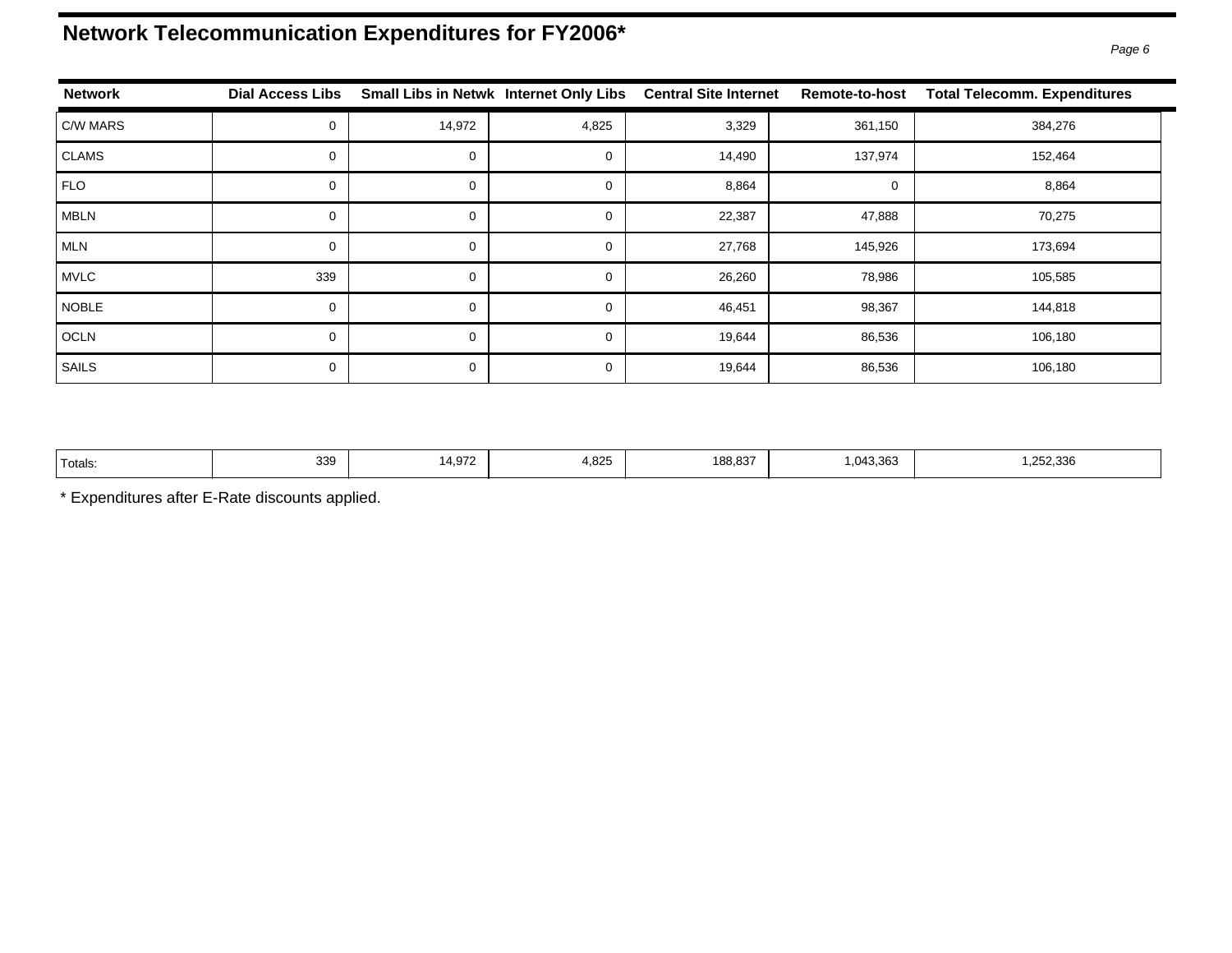### **Capital Expenditures for FY2006** *Page 7*

| <b>Network</b> | <b>Capital Expenditures</b> |
|----------------|-----------------------------|
| C/W MARS       | 243,332                     |
| CLAMS          | 793                         |
| FLO            | 5,389                       |
| MBLN           | 0                           |
| MLN            | 25,803                      |
| MVLC           | 35,965                      |
| NOBLE          | 97,863                      |
| OCLN           | 131,163                     |
| SAILS          | 14,705                      |

| <b>Total:</b> | FEE 040<br><b>333,013</b><br>. |  |
|---------------|--------------------------------|--|
|               |                                |  |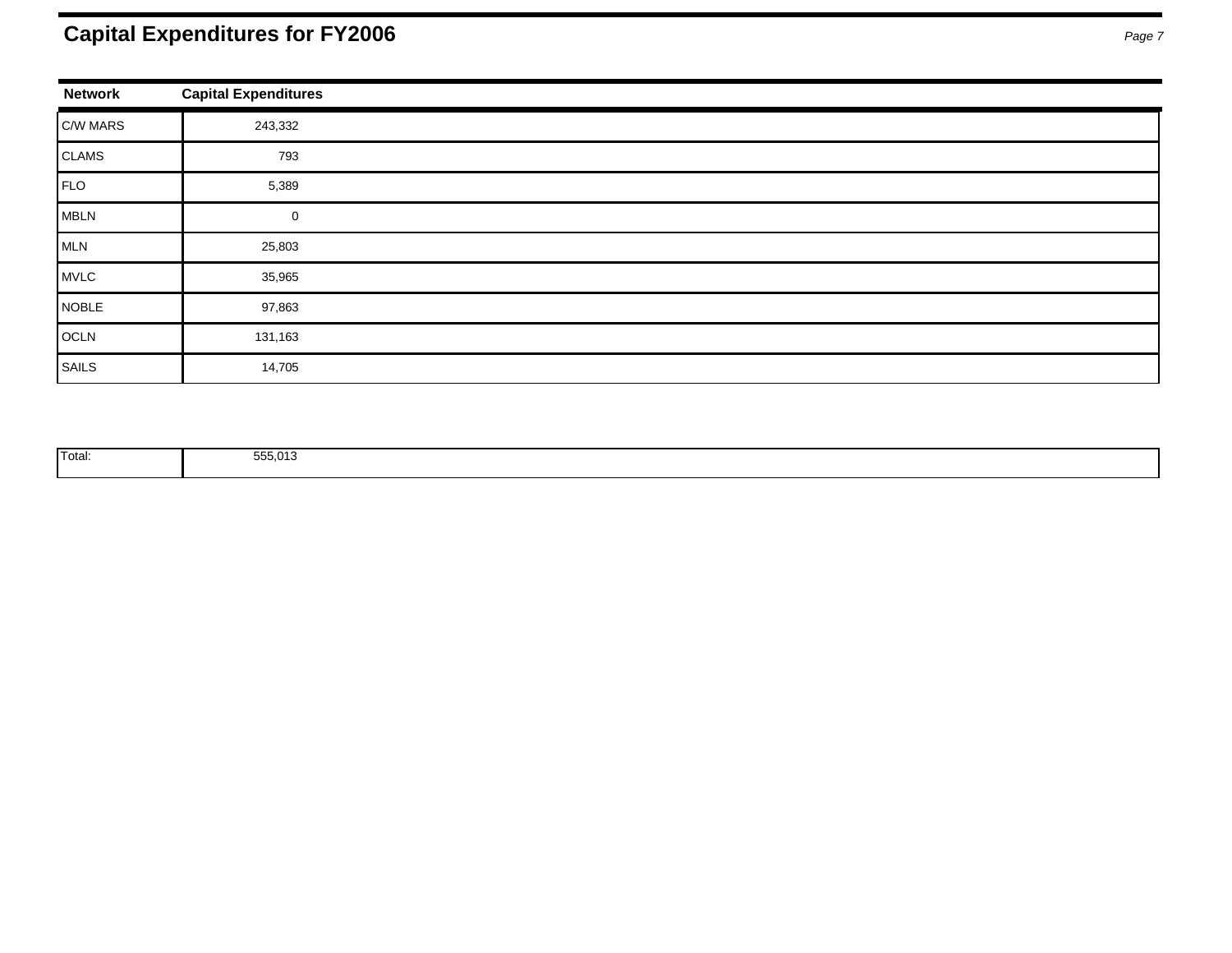## Resource Sharing Information as of June 30, 2006<br> *Page 8*

|                |                         | <b>Bibliographic Database</b> | <b>Electronically Facilitated ILL's</b> |                                               |                       |                 |                          |
|----------------|-------------------------|-------------------------------|-----------------------------------------|-----------------------------------------------|-----------------------|-----------------|--------------------------|
| <b>Network</b> | <b>Number of Titles</b> | <b>Number of Items</b>        |                                         | <b>Network Transfers From Virtual Catalog</b> | <b>Point-to-Point</b> | <b>Subtotal</b> | <b>Total Circulation</b> |
| C/W MARS       | 1,782,898               | 8,110,407                     | 706,981                                 | 8,750                                         |                       | 715,731         | 10,136,763               |
| CLAMS          | 474,220                 | 1,427,086                     | 311,779                                 | 3,676                                         | 4,763                 | 320,218         | 2,813,921                |
| <b>FLO</b>     | 727,684                 | 1,001,413                     | 4,198                                   | 272                                           | 0                     | 4,470           | 268,628                  |
| <b>MBLN</b>    | 2,254,450               | 5,138,351                     | 28,302                                  | 6,186                                         |                       | 34,488          | 2,842,900                |
| MLN            | 1,280,227               | 6,284,896                     | 1,347,971                               | 12,986                                        | 4,607                 | 1,365,564       | 14,547,122               |
| MVLC           | 869,813                 | 3,138,219                     | 543,400                                 | 0                                             | 5,725                 | 549,125         | 5,780,980                |
| <b>NOBLE</b>   | 1,101,236               | 3,185,780                     | 481,697                                 | 6,305                                         | 387                   | 488,389         | 3,687,689                |
| OCLN           | 820,039                 | 2,939,512                     | 481,697                                 | 6,305                                         | 387                   | 488,389         | 5,223,594                |
| <b>SAILS</b>   | 955,666                 | 3,417,415                     | 581,636                                 | 4,811                                         | 1,243                 | 587,690         | 4,388,861                |

| 49,291<br>10.266.233<br>34.643.079<br>17110<br>4,554,064<br>4,487,661<br>49.690.458<br>otals:<br>ے ا |
|------------------------------------------------------------------------------------------------------|
|------------------------------------------------------------------------------------------------------|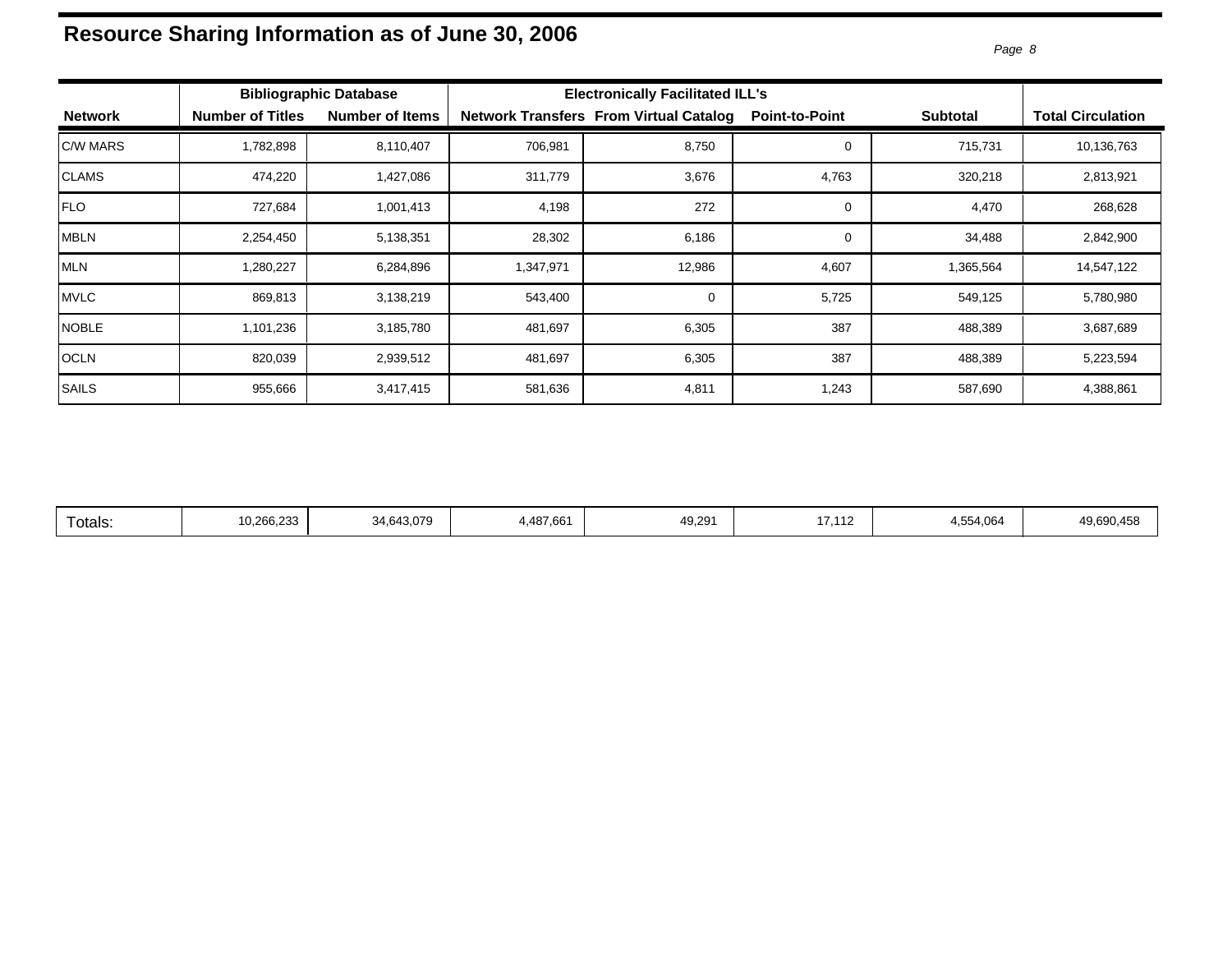### **NETWORKS**

*06/21/07*

| Acronym                      | <b>Staffnum</b> | <b>Staffhours</b> |  |
|------------------------------|-----------------|-------------------|--|
| $\mathsf{C}/\mathsf{W}$ MARS | 18              | 600.00            |  |
| CLAMS                        | 8               | 244.00            |  |
| FLO                          | 3               | 105.00            |  |
| MBLN                         | 4               | 140.00            |  |
| MLN                          | 15              | 530.00            |  |
| MVLC                         | 8               | 287.50            |  |
| NOBLE                        | 14              | 340.80            |  |
| OCLN                         | 6               | 199.50            |  |
| SAILS                        | 6               | 210.00            |  |

| <sup>1</sup> Totals: |  | 2,656.80 |  |
|----------------------|--|----------|--|
|----------------------|--|----------|--|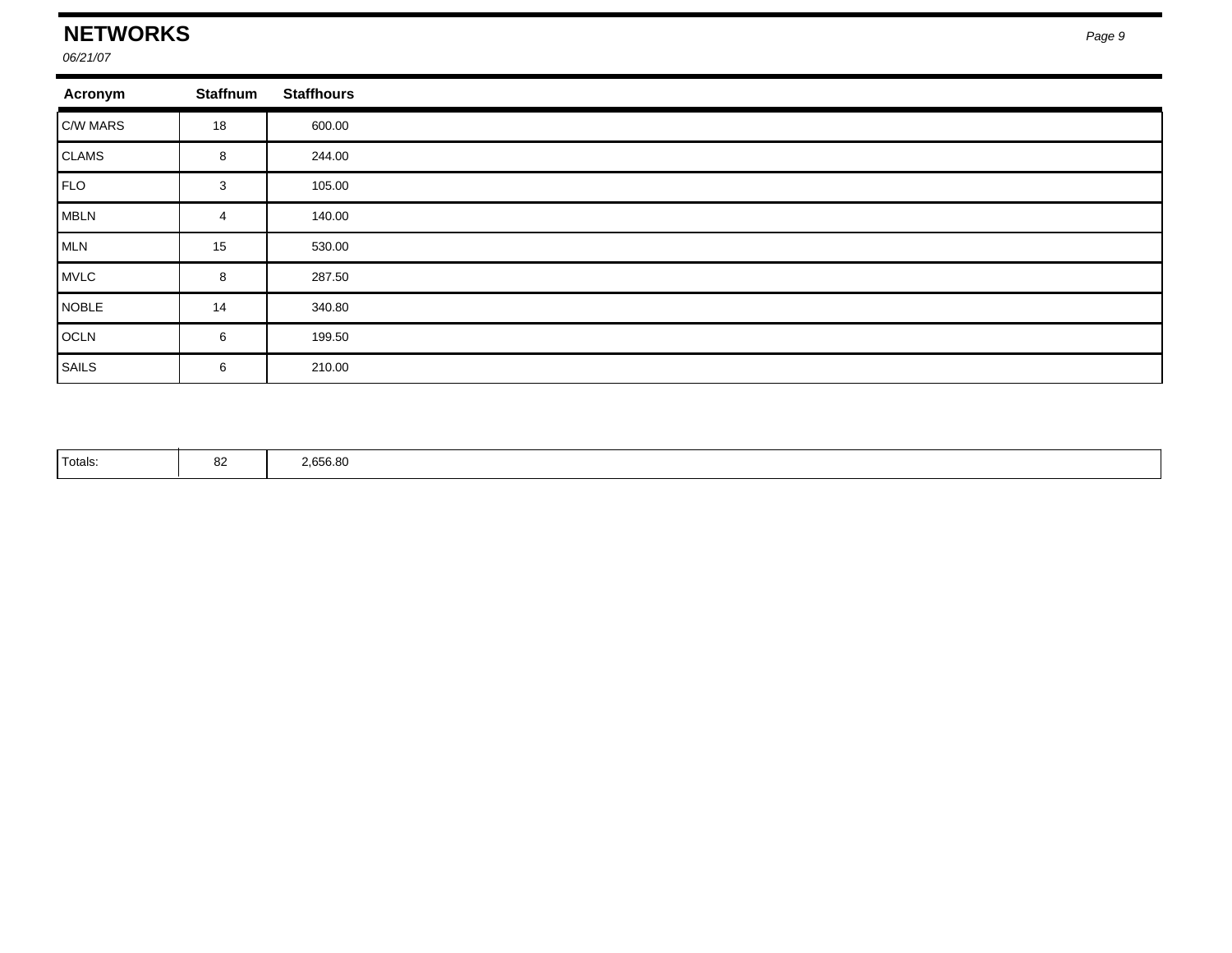### **Staffing as of June 30, 2006**

| <b>Network</b> | <b>Number of Staff</b> | Staff hours worked per week by all staff | FTE (35 hrs/wk) |  |
|----------------|------------------------|------------------------------------------|-----------------|--|
| C/W MARS       | 18                     | 600.00                                   | 17.1            |  |
| CLAMS          | 8                      | 244.00                                   | 7.0             |  |
| FLO            | 3                      | 105.00                                   | 3.0             |  |
| <b>MBLN</b>    | 4                      | 140.00                                   | 4.0             |  |
| <b>MLN</b>     | 15                     | 530.00                                   | 15.1            |  |
| MVLC           | 8                      | 287.50                                   | 8.2             |  |
| <b>NOBLE</b>   | 14                     | 340.80                                   | 9.7             |  |
| OCLN           | 6                      | 199.50                                   | 5.7             |  |
| SAILS          | 6                      | 210.00                                   | 6.0             |  |

| 2,656.80<br>$- -$<br>n,<br>Totals:<br>$\cdots$ |
|------------------------------------------------|
|------------------------------------------------|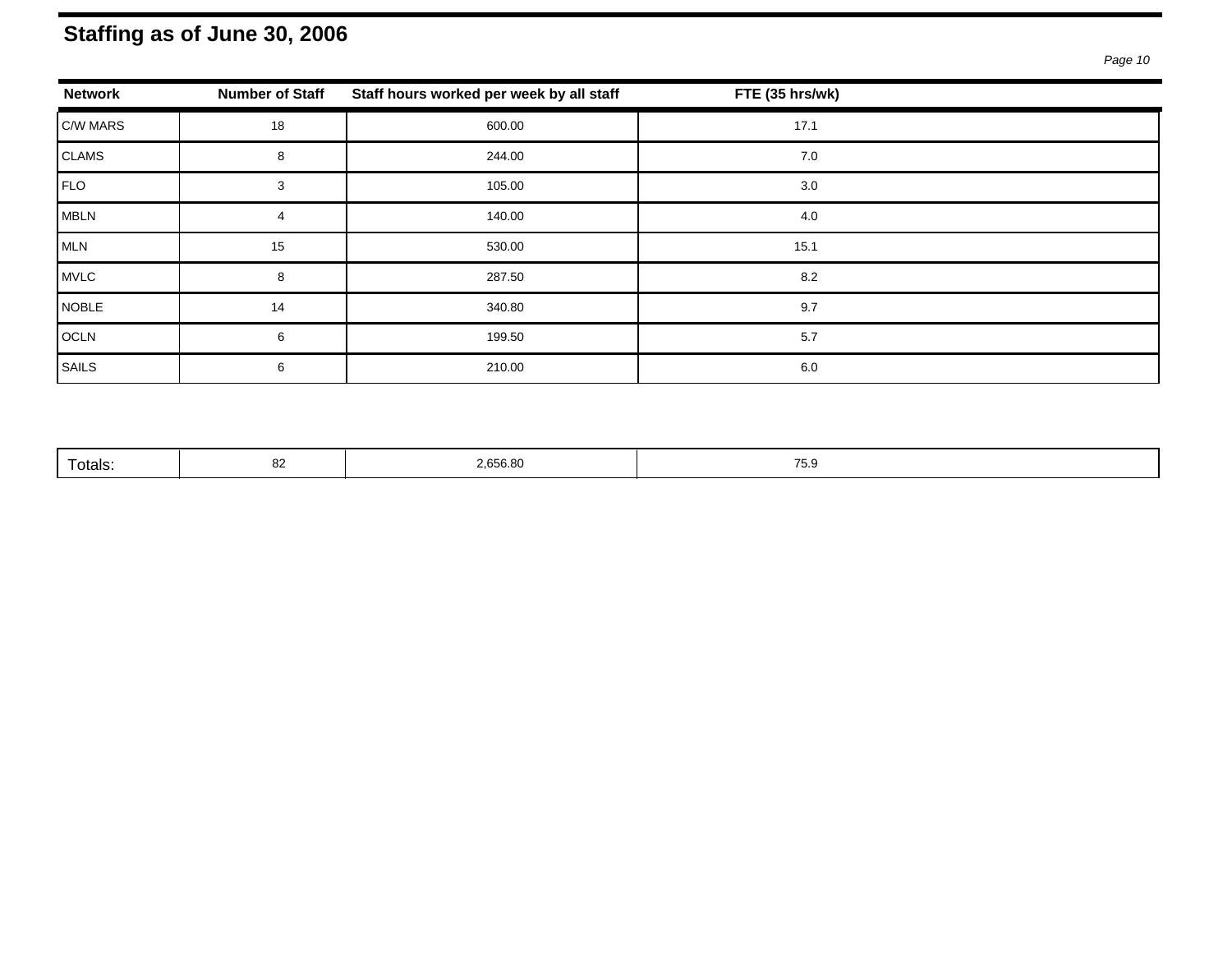### **Member Services Provided as of June 30, 2006**

Number of Participating Libraries (#)

| <b>Network</b>                                        | <b>Wireless Acc</b><br><b>Support</b><br>Lib PC's | <b>Wireless Acc</b><br>Information<br>& Referral<br><b>Support</b><br><b>Patron PC's</b><br><b>Databases</b> |              | <b>Digital Archiving</b><br><b>Services</b> | <b>Lib Home Page</b><br><b>Hosting</b> | <b>Centralized</b><br>PC Mgmt. | <b>On-site PC</b><br><b>Support</b> | On-site<br>Advising/<br><b>Consulting</b> |  |
|-------------------------------------------------------|---------------------------------------------------|--------------------------------------------------------------------------------------------------------------|--------------|---------------------------------------------|----------------------------------------|--------------------------------|-------------------------------------|-------------------------------------------|--|
|                                                       | #                                                 | #                                                                                                            |              | #                                           | $\pmb{\#}$                             | $\pmb{\#}$                     | $\pmb{\#}$                          | #                                         |  |
|                                                       |                                                   |                                                                                                              | #            |                                             |                                        |                                |                                     |                                           |  |
| C/W MARS                                              | Y                                                 | Υ                                                                                                            | Y            | Y                                           | ${\sf N}$                              | Y                              | Y                                   | Y                                         |  |
|                                                       | $\overline{7}$                                    | $\mathbf{3}$                                                                                                 | $\mathbf 0$  | $\mathbf 0$                                 | $\mathbf 0$                            | $\mathbf 0$                    | $\mathsf{O}\xspace$                 |                                           |  |
| <b>CLAMS</b>                                          | ${\sf N}$                                         | N                                                                                                            | N            | ${\sf N}$                                   | ${\sf N}$                              | N                              | N                                   | $\mathsf Y$                               |  |
|                                                       | $\mathbf 0$                                       | $\mathsf{O}\xspace$                                                                                          | $\mathbf 0$  | $\mathbf 0$                                 | $\mathbf 0$                            | $\mathbf 0$                    | $\mathsf{O}\xspace$                 |                                           |  |
| <b>FLO</b>                                            | ${\sf N}$                                         | $\mathsf{N}$                                                                                                 | N            | ${\sf N}$                                   | $\mathsf{N}$                           | N                              | N                                   | ${\sf N}$                                 |  |
|                                                       | $\mathsf{O}\xspace$                               | $\mathbf 0$                                                                                                  | $\mathbf 0$  | $\mathbf 0$                                 | $\mathbf 0$                            | $\mathbf 0$                    | $\mathsf{O}\xspace$                 |                                           |  |
| MBLN                                                  | Y                                                 | Y                                                                                                            | Y            | Y                                           | ${\sf N}$                              | N                              | N                                   | $\mathsf Y$                               |  |
|                                                       | $\mathbf{3}$                                      | 3                                                                                                            | $\mathbf{1}$ | $\mathbf{1}$                                | $\mathbf 0$                            | $\mathbf 0$                    | $\mathsf{O}\xspace$                 |                                           |  |
| <b>MLN</b>                                            | Y                                                 | Y                                                                                                            | Y            | ${\sf N}$                                   | ${\sf N}$                              | N                              | Y                                   | $\mathsf Y$                               |  |
|                                                       | $\overline{2}$                                    | $\overline{c}$                                                                                               | 36           | $\pmb{0}$                                   | $\mathbf 0$                            | $\mathbf 0$                    | 41                                  |                                           |  |
| <b>MVLC</b>                                           | ${\sf N}$                                         | Y                                                                                                            | Y            | $\mathsf Y$                                 | $\mathsf Y$                            | N                              | Y                                   | $\mathsf Y$                               |  |
|                                                       | $\mathbf 0$                                       | 3                                                                                                            | 20           | $\mathbf{1}$                                | 22                                     | $\mathbf 0$                    | 27                                  |                                           |  |
| NOBLE                                                 | Y                                                 | Y                                                                                                            | N            | $\mathsf{Y}$                                | Y                                      | N                              | Y                                   | $\mathsf Y$                               |  |
|                                                       | $\,6\,$                                           | 10                                                                                                           | $\mathbf 0$  | $16\,$                                      | 18                                     | $\mathbf 0$                    | 16                                  |                                           |  |
| OCLN                                                  | ${\sf N}$                                         | N                                                                                                            | Y            | ${\sf N}$                                   | ${\sf N}$                              | N                              | N                                   | $\mathsf{Y}$                              |  |
|                                                       | $\mathbf 0$                                       | $\mathbf 0$                                                                                                  | $\mathbf{1}$ | $\mathbf 0$                                 | $\mathbf 0$                            | $\mathbf 0$                    | $\mathsf{O}\xspace$                 |                                           |  |
| <b>SAILS</b>                                          | Y                                                 | Y                                                                                                            | N            | Y                                           | Y                                      | Y                              | Υ                                   | $\mathsf{Y}$                              |  |
|                                                       | $\mathbf{1}$                                      | 9                                                                                                            | $\mathbf 0$  | $\,6$                                       | 30 <sup>°</sup>                        | 40                             | 40                                  |                                           |  |
|                                                       |                                                   |                                                                                                              |              |                                             |                                        |                                |                                     |                                           |  |
|                                                       |                                                   |                                                                                                              |              |                                             |                                        |                                |                                     |                                           |  |
|                                                       |                                                   |                                                                                                              |              |                                             |                                        |                                |                                     |                                           |  |
| <b>Total Number of</b><br>Libraries<br>Participating: | 19                                                | $30\,$                                                                                                       | 58           | 24                                          | 70                                     | 40                             | 124                                 |                                           |  |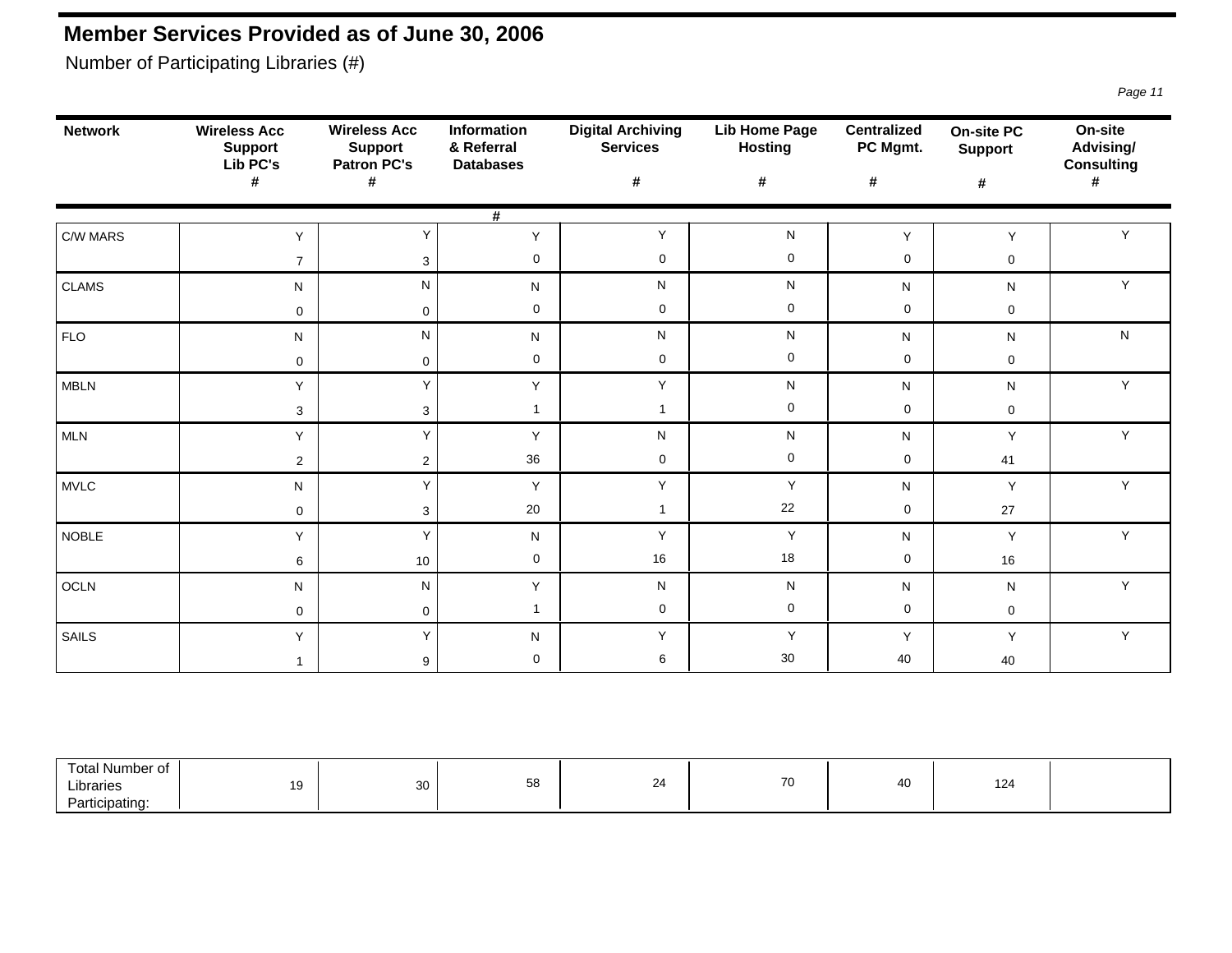### **Member Services Provided as of June 30, 2006** *Page 12*

| <b>Network</b> | Member-<br>ship | Part of For Subgrps# of<br>or. | <b>Database Licenses</b><br>Data- | # Remote<br><b>Access</b><br>Individuals bases Databases | # in Lib &<br>Remote<br><b>Databases</b> | #<br><b>Sessions</b> | <b>Continuing Education</b><br>$\#$<br><b>Attendees</b> | <b>OPAC to Online</b> | Links From:<br><b>OPAC to Online</b><br>ebooks Journals OPAC | to           | Time &<br><b>Print</b><br>Mgmt. | Authen-      | tication   Cataloging | <b>Customized</b><br><b>Reports</b> |
|----------------|-----------------|--------------------------------|-----------------------------------|----------------------------------------------------------|------------------------------------------|----------------------|---------------------------------------------------------|-----------------------|--------------------------------------------------------------|--------------|---------------------------------|--------------|-----------------------|-------------------------------------|
| C/W MARS       | $\vee$          | $\checkmark$                   | $\Omega$                          | $\mathbf 0$                                              | 4                                        | 68                   | 929                                                     | ν                     |                                                              |              |                                 |              |                       | Υ                                   |
| <b>CLAMS</b>   | $\sqrt{}$       | N                              | $\Omega$                          | $\mathbf 0$                                              |                                          | 20                   | 107                                                     | Y                     | N                                                            | N            | N                               | N            | Y                     | Y                                   |
| FLO            | $\sqrt{}$       | Y                              | $\Omega$                          | $\mathbf 0$                                              | 129                                      | $\mathbf 0$          |                                                         | Y                     | Y                                                            | N            | N                               | N            | N                     | Y                                   |
| <b>MBLN</b>    | $\checkmark$    | N                              | $\Omega$                          | $\mathbf 0$                                              |                                          |                      | ্ব                                                      | Y                     | Y                                                            | Y            | N                               | Y            | $\mathsf{v}$          | Y                                   |
| <b>MLN</b>     | $\vee$          | $\checkmark$                   | $\Omega$                          | $\mathbf 0$                                              | 4                                        | 17                   | 278                                                     | $\vee$                | v                                                            | $\checkmark$ | $\checkmark$                    | $\checkmark$ | $\checkmark$          | Y                                   |
| <b>MVLC</b>    | $\checkmark$    | N                              | 4                                 | $\mathbf 0$                                              | 4                                        | 63                   | 405                                                     | $\checkmark$          | N                                                            | $\checkmark$ | N                               | $\checkmark$ | $\sqrt{}$             | Y                                   |
| <b>NOBLE</b>   | $\vee$          | $\checkmark$                   | $\Omega$                          | $\mathbf 0$                                              | 21                                       | 33                   | 573                                                     | $\vee$                | N                                                            | Y            | $\checkmark$                    | $\checkmark$ | $\checkmark$          | Y                                   |
| <b>OCLN</b>    | $\vee$          | N                              | 0                                 |                                                          |                                          | 10                   | 119                                                     | Y                     | Y                                                            | Y            | N                               | $\checkmark$ | $\checkmark$          | Y                                   |
| SAILS          | $\vee$          | N                              | 3                                 | $\mathbf 0$                                              | 3                                        | 26                   | 195                                                     | Y                     | N                                                            | N            | Υ                               | N            | Y                     | Y                                   |

|  | - |  | 168 | סכר<br>_೨೧<br>-- | .609 |
|--|---|--|-----|------------------|------|
|--|---|--|-----|------------------|------|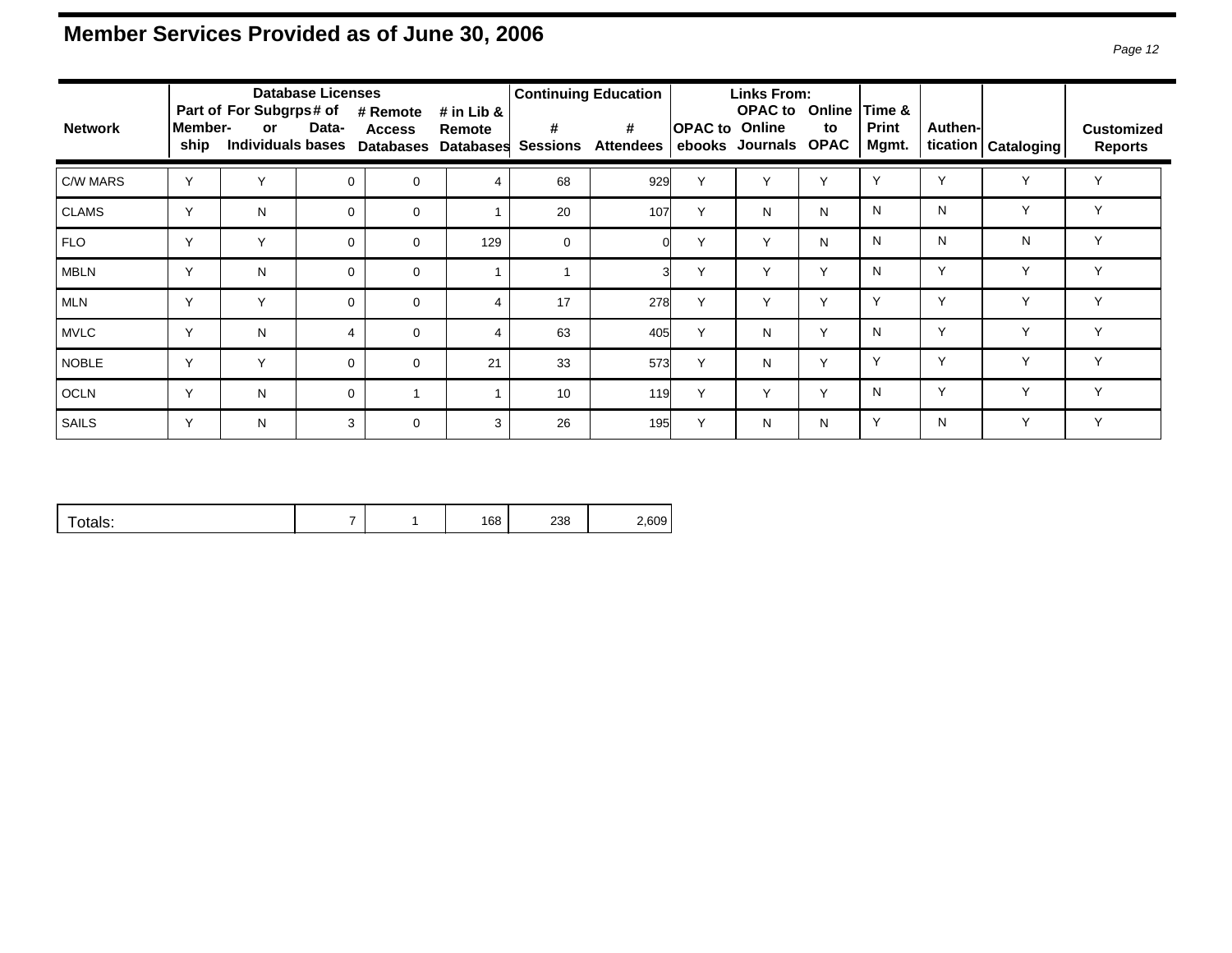### **Appendix A-1 Network Membership by Type as of June 30, 2006**

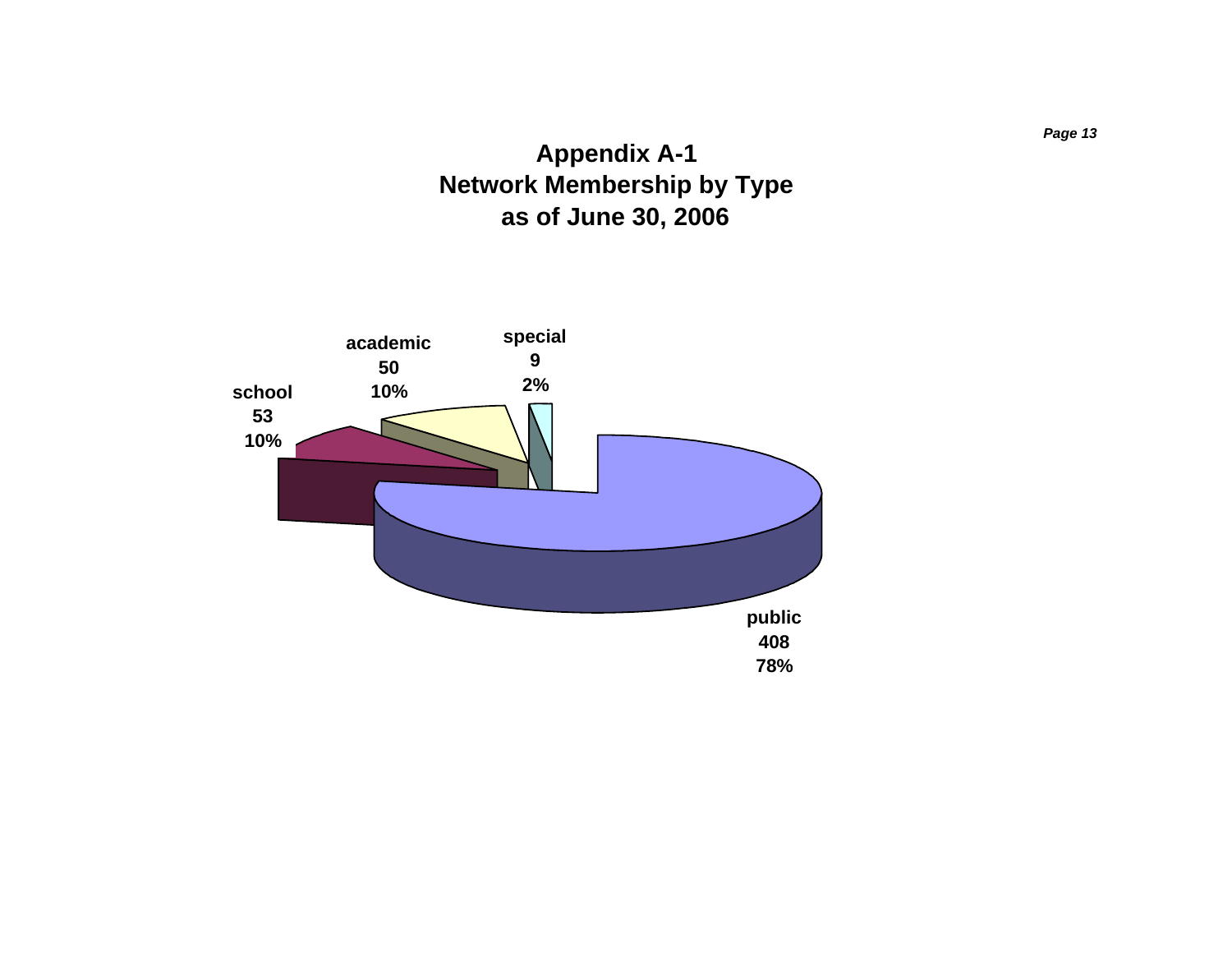

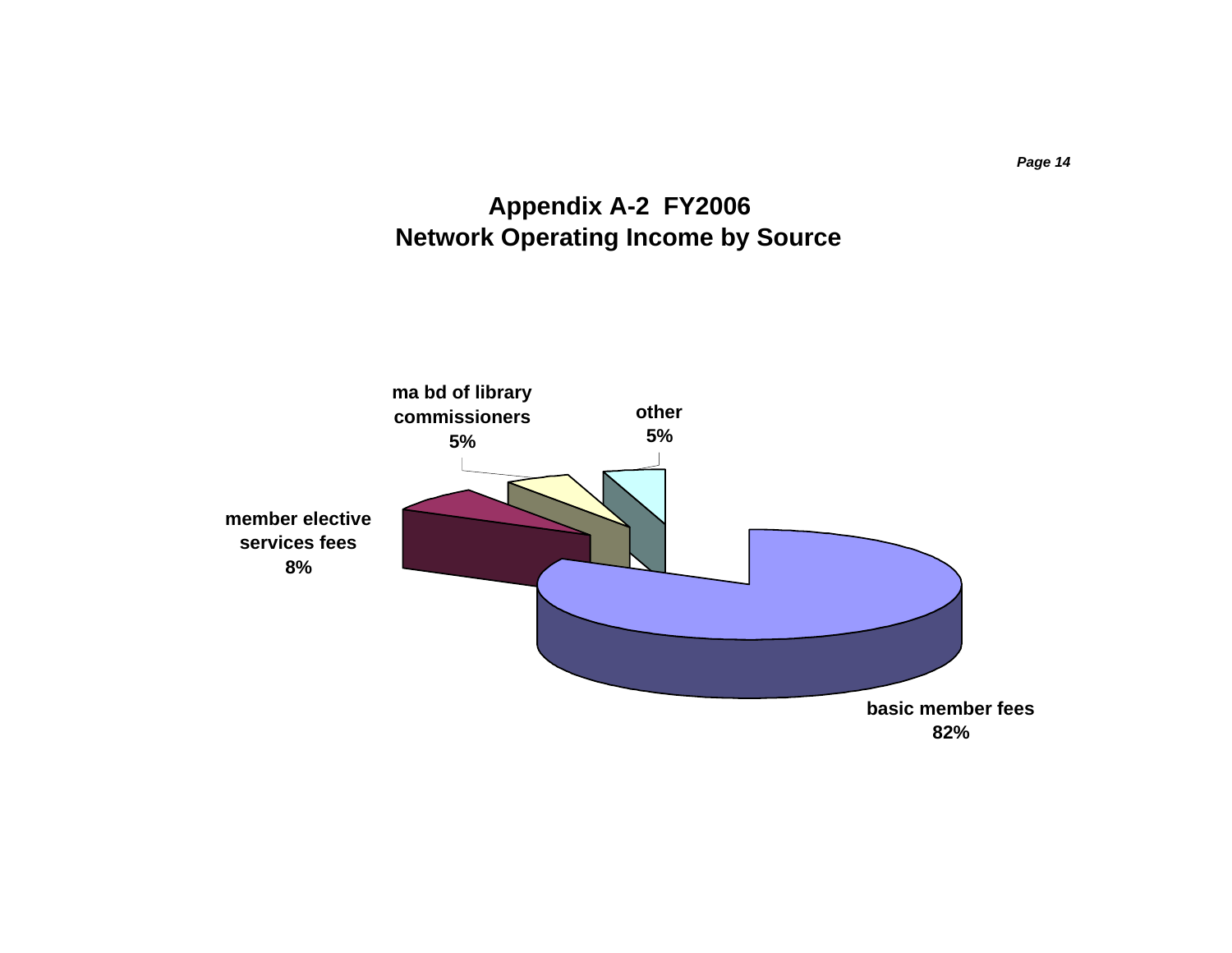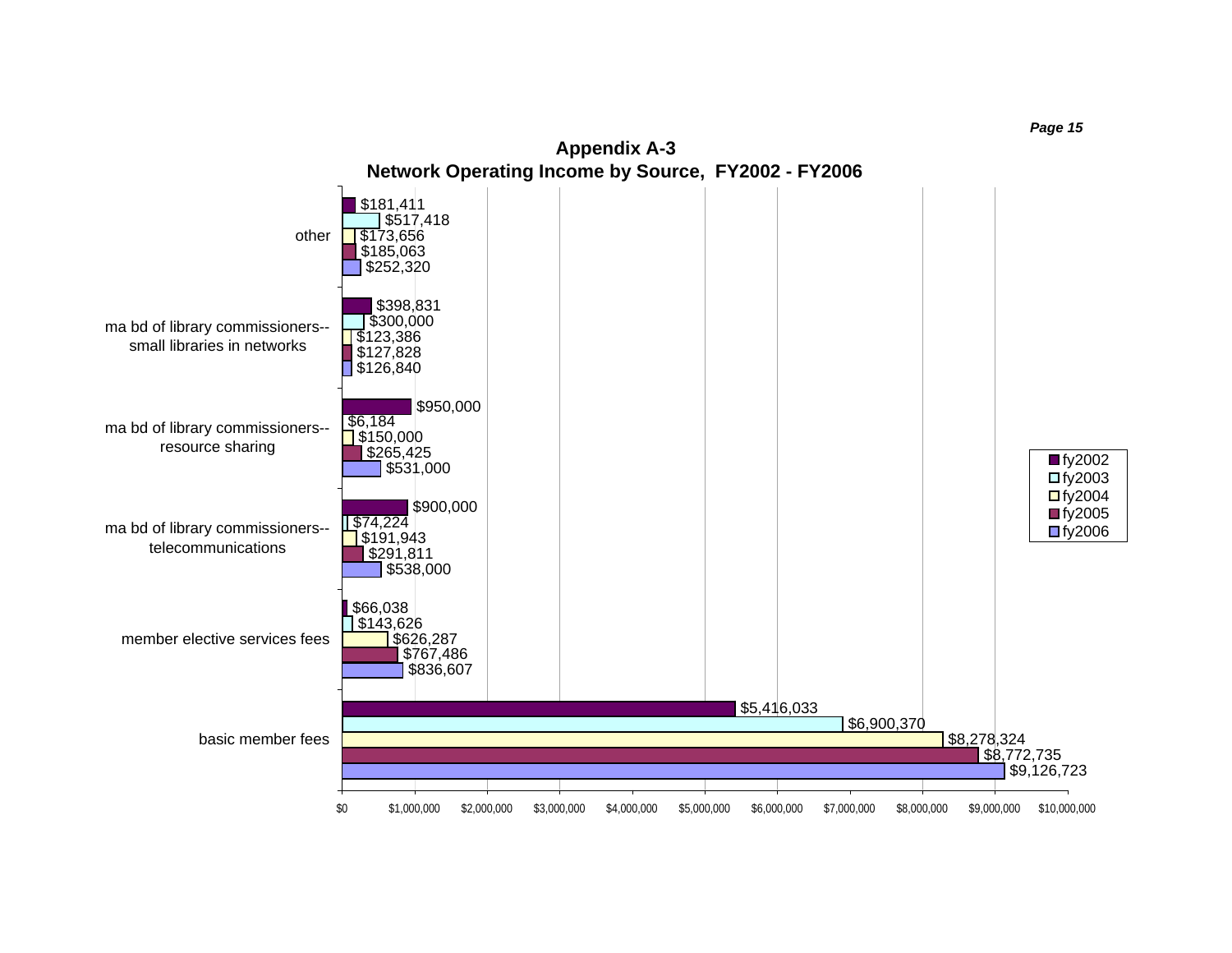### **Appendix A-4 FY2006 Network Operating Expenditures by Type**

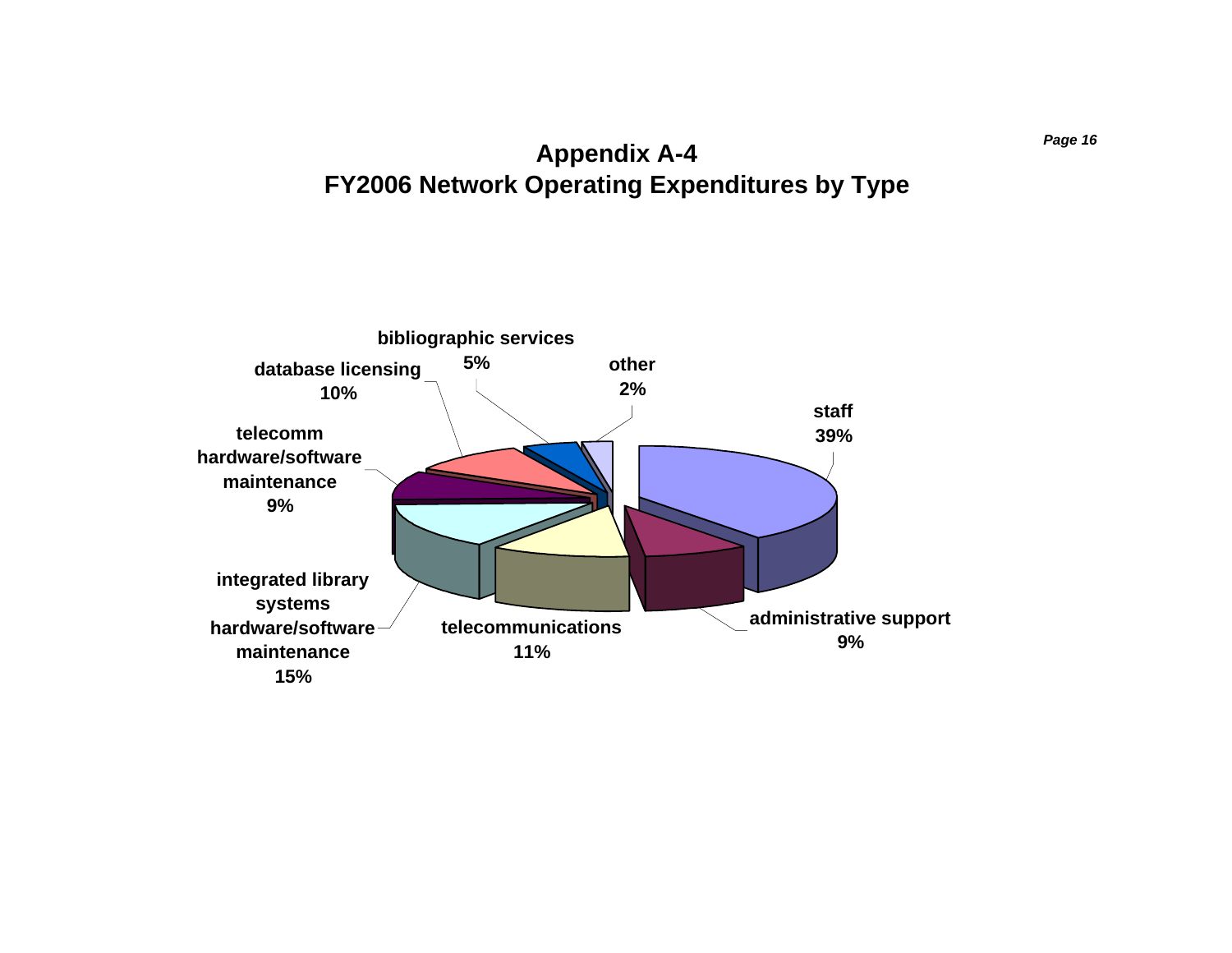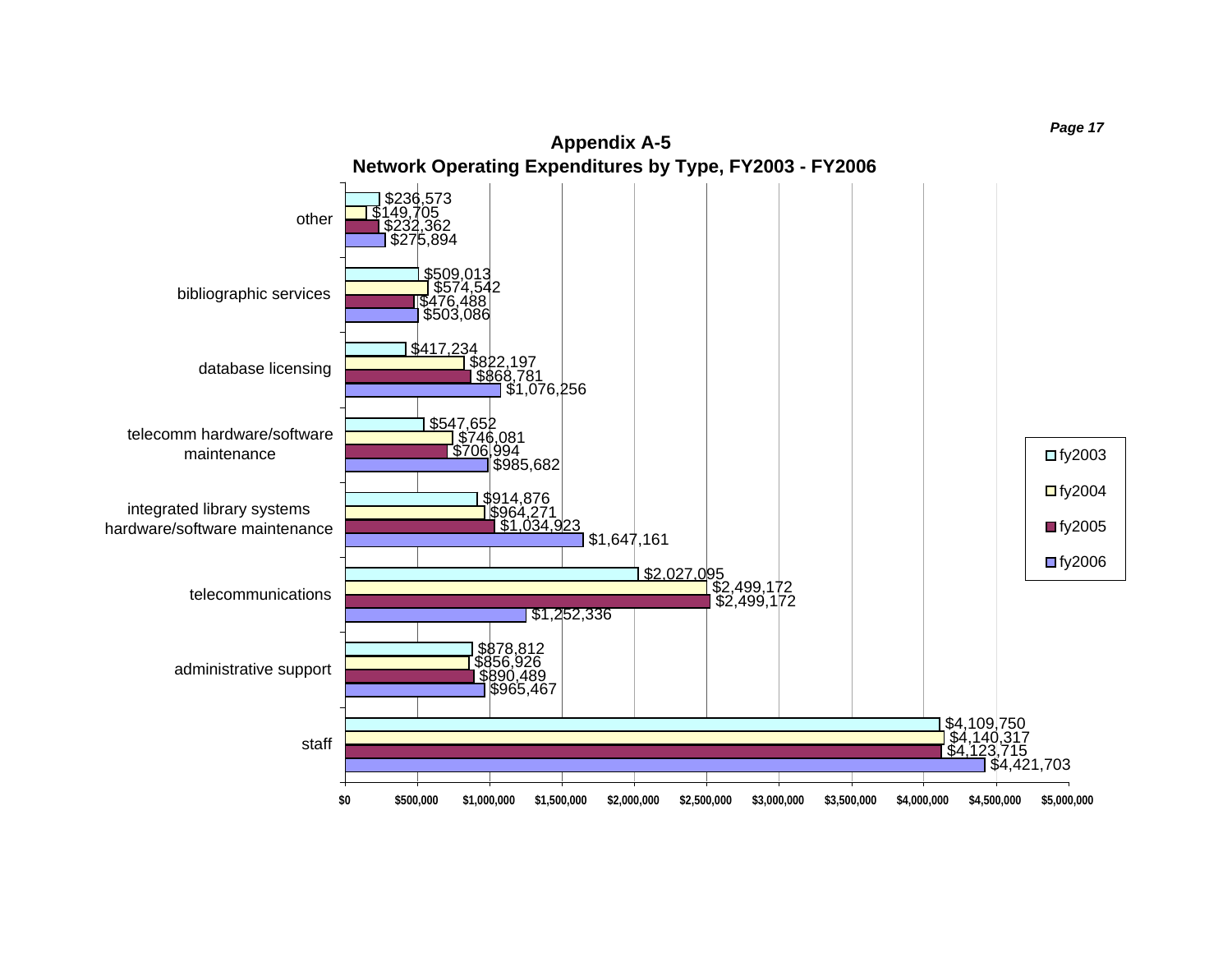**Appendix A-6 Total Interlibrary Loans via Networks**

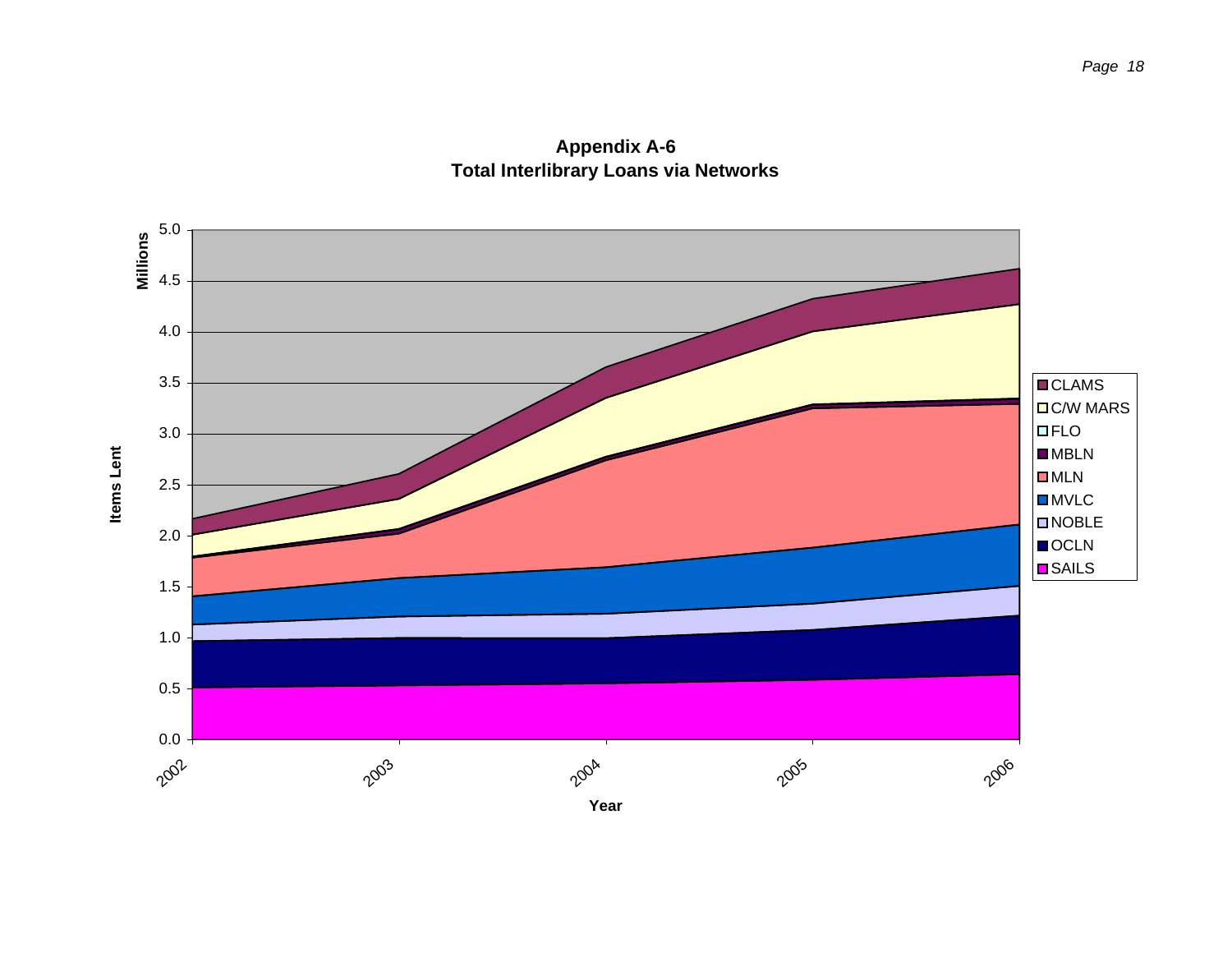#### **Appendix A-7 Staffing–FY2003 - FY2006**

| Network         | Number of Staff<br>(head count) |                |                |        | Staff hours worked per week by all staff |          |          |          | <b>FTE</b><br>(35 hrs/week) |        |                 |        |
|-----------------|---------------------------------|----------------|----------------|--------|------------------------------------------|----------|----------|----------|-----------------------------|--------|-----------------|--------|
|                 | FY2003                          | FY2004         | FY2005         | FY2006 | FY2003                                   | FY2004   | FY2005   | FY2006   | FY2003                      | FY2004 | FY2005          | FY2006 |
| <b>C/W MARS</b> | 21                              | 19             | 17             | 18     | 674.50                                   | 642.00   | 609.5    | 600.00   | 19.3                        | 18.3   | 17.4            | 17.1   |
| <b>CLAMS</b>    |                                 | $\overline{7}$ | 7              | 8      | 280.00                                   | 280.00   | 259.00   | 244.00   | 8.0                         | 8.0    | 7.4             | 7.0    |
| <b>FLO</b>      | 4                               | 4              | 4              | 3      | 140.00                                   | 140.00   | 140.00   | 105.00   | 4.0                         | 4.0    | $4.0 \parallel$ | 3.0    |
| <b>MBLN</b>     | $\overline{2}$                  | n/a            | $\overline{2}$ | 4      | 70.00                                    | 66.00    | 70.00    | 140.00   | 2.0                         | 1.8    | 2.0             | 4.0    |
| <b>MLN</b>      | 15                              | 15             | 14             | 15     | 530.50                                   | 508.50   | 510.00   | 530.00   | 15.2                        | 14.5   | 14.6            | 15.1   |
| <b>MVLC</b>     | 8                               | 8              | 8              | 8      | 282.50                                   | 282.50   | 282.50   | 287.50   | 8.1                         | 8.0    | 8.1             | 8.2    |
| <b>NOBLE</b>    | 13                              | 12             | 13             | 14     | 336.62                                   | 390.00   | 337.50   | 340.80   | 9.6                         | 11.1   | 9.6             | 9.7    |
| <b>OCLN</b>     |                                 | $\overline{7}$ | 7              | 6      | 217.50                                   | 219.50   | 217.50   | 199.50   | 6.2                         | 6.2    | 6.2             | 5.7    |
| <b>SAILS</b>    | 7                               | $\overline{7}$ | 7              | 6      | 245.00                                   | 245.00   | 245.00   | 210.00   | 7.0                         | 7.0    | 7.0             | 6.0    |
| Totals:         | 84                              | 79             | 79             | 82     | 2,776.62                                 | 2,773.50 | 2,671.00 | 2,656.80 | 79.3                        | 79.2   | 76.3            | 75.9   |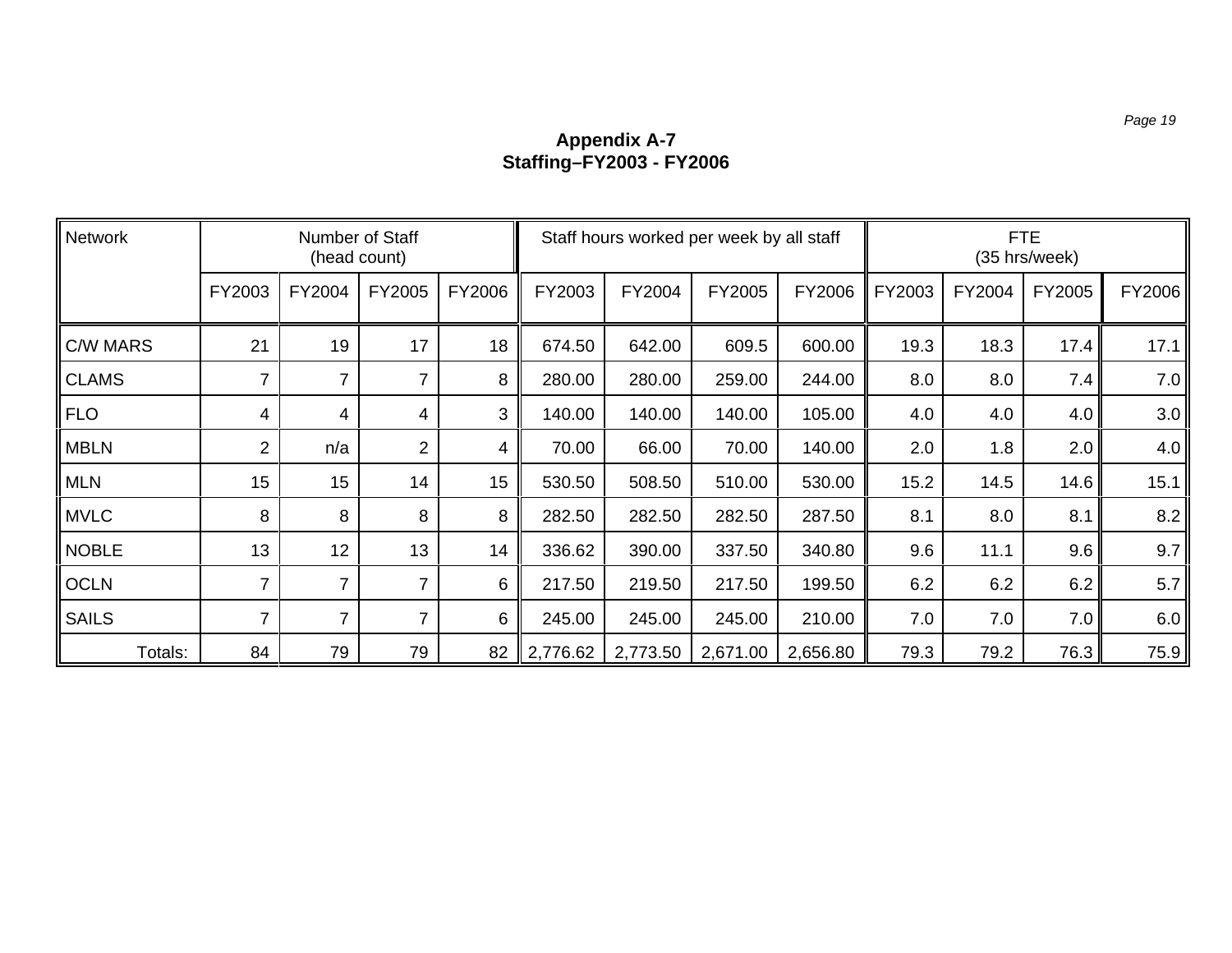#### **Appendix A-8 Capital Expenditures–FY2003 - FY2006**

| Network         | <b>Capital Expenditures</b> |         |         |             |  |  |
|-----------------|-----------------------------|---------|---------|-------------|--|--|
|                 | FY2003                      | FY2004  | FY2005  | FY2006      |  |  |
| <b>C/W MARS</b> | 122,986                     | 235,829 | 327,663 | 243,332     |  |  |
| <b>CLAMS</b>    | 140,112                     | 3,035   | 4,760   | 793         |  |  |
| <b>FLO</b>      | 256,848                     | 55,780  | 2,073   | 5,389       |  |  |
| <b>MBLN</b>     | 0                           | 0       | 0       | $\mathbf 0$ |  |  |
| <b>MLN</b>      | 766,989                     | 0       | 50,086  | 25,803      |  |  |
| <b>MVLC</b>     | 0                           | 0       | 49,982  | 35,965      |  |  |
| <b>NOBLE</b>    | 1,540                       | 16,220  | 132,639 | 97,863      |  |  |
| <b>OCLN</b>     | 5,522                       | 33,469  | 44,057  | 131,163     |  |  |
| <b>SAILS</b>    | 8,816                       | 23,762  | 13,175  | 14,705      |  |  |
| Totals:         | 1,302,813                   | 368,095 | 624,435 | 555,013     |  |  |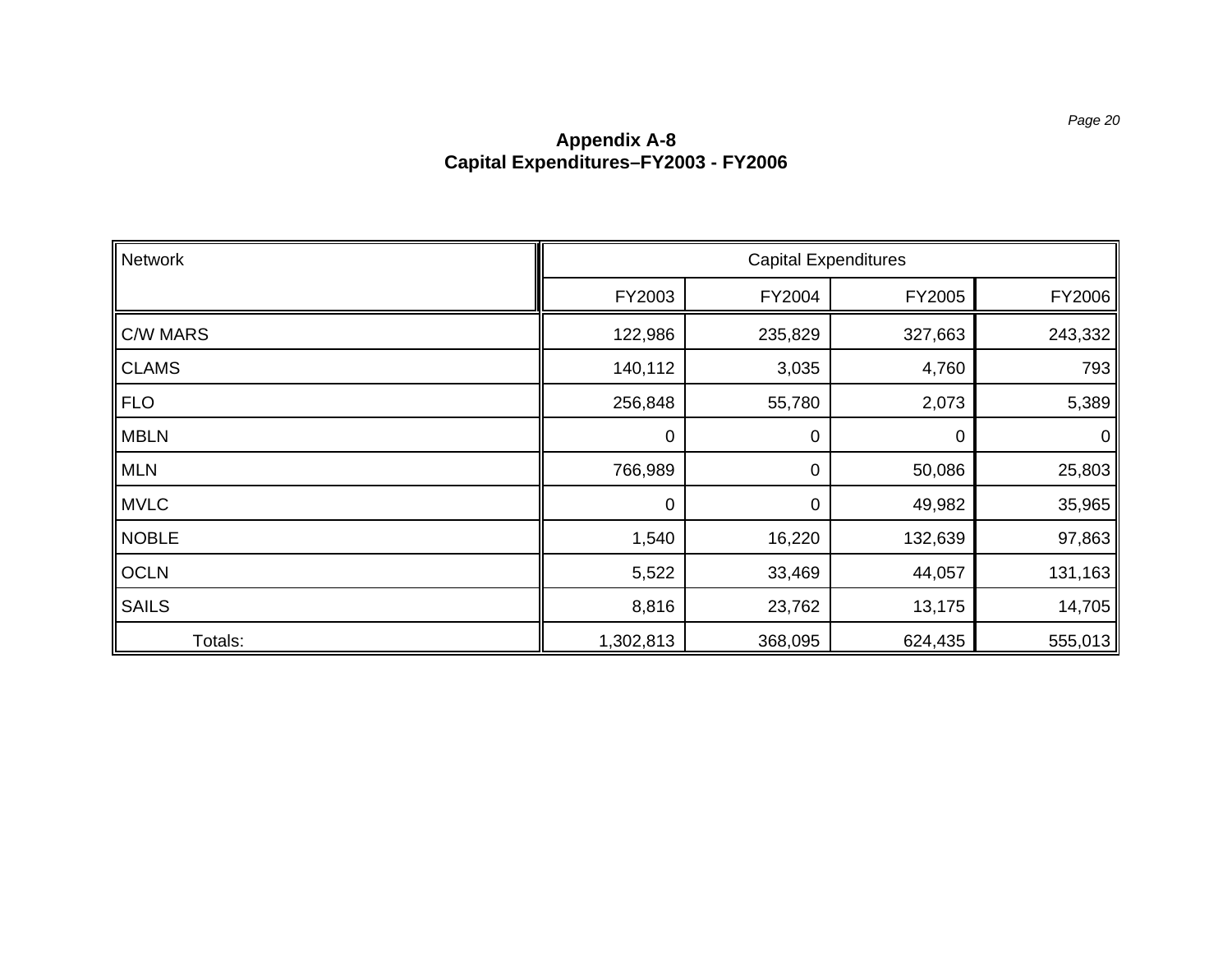#### **Appendix B--Definitions for Data in the Networks Statistics Report, FY2006**

| <b>Column Heading</b>                       | <b>Definition</b>                                                                                                                                                                                                                                                      |
|---------------------------------------------|------------------------------------------------------------------------------------------------------------------------------------------------------------------------------------------------------------------------------------------------------------------------|
| <b>Members</b>                              | Total number of network members.                                                                                                                                                                                                                                       |
| <b>Sites</b>                                | Number of discrete physical buildings served by the network. Includes branch libraries, multiple campuses, and bookmobiles.                                                                                                                                            |
| Public                                      | One of the 370 Massachusetts public libraries.                                                                                                                                                                                                                         |
| Schools                                     | Public or private, K-12 school library or school library media center.                                                                                                                                                                                                 |
| Academic                                    | Library in a public or private college or university, technical school, and medical or law school.                                                                                                                                                                     |
| Special                                     | Library in a business firm (law, sci-tech, consulting group, etc.), professional association, government agency, museum or other<br>organized group; includes profit, not-for-profit, and non-profits.                                                                 |
| <b>Full Members</b>                         | Full participant in the network according to existing rules and procedures of the network.                                                                                                                                                                             |
| <b>Mininets</b>                             | In the C/W MARS network only, a public library serving a population under 10,000 or a school or academic library with a student FTE<br>of under 1,000 that receives basic network services at a discounted cost with limited participation in network decision-making. |
| <b>OLA</b>                                  | A library with a dedicated online connection to the network central site, that offers Internet access to the public and enters current<br>acquisitions into the network database, but which does not circulate on the network and does not have its own vote.          |
| Dial-up<br>MLIN-1                           | A library with access to the Internet supported with state funds.                                                                                                                                                                                                      |
| <b>SLIN</b><br>Internet Only                | A library that obtains through a network a full-time on-line connection to the Internet only.                                                                                                                                                                          |
| <b>Member Fees</b><br><b>Basic Fees</b>     | Fees paid by all members to belong to a network and for services common to all.                                                                                                                                                                                        |
| <b>Member Fees</b><br>Elective Svcs. (Fees) | Fees paid by members over and above basic membership fees to cover services only individual libraries choose to receive, such as<br>databases or PC support.                                                                                                           |
| <b>MBLC Funds</b><br>Telecomm.              | State funds provided by the Massachusetts Board of Library Commissioners (MBLC) to offset for telecommunications costs.                                                                                                                                                |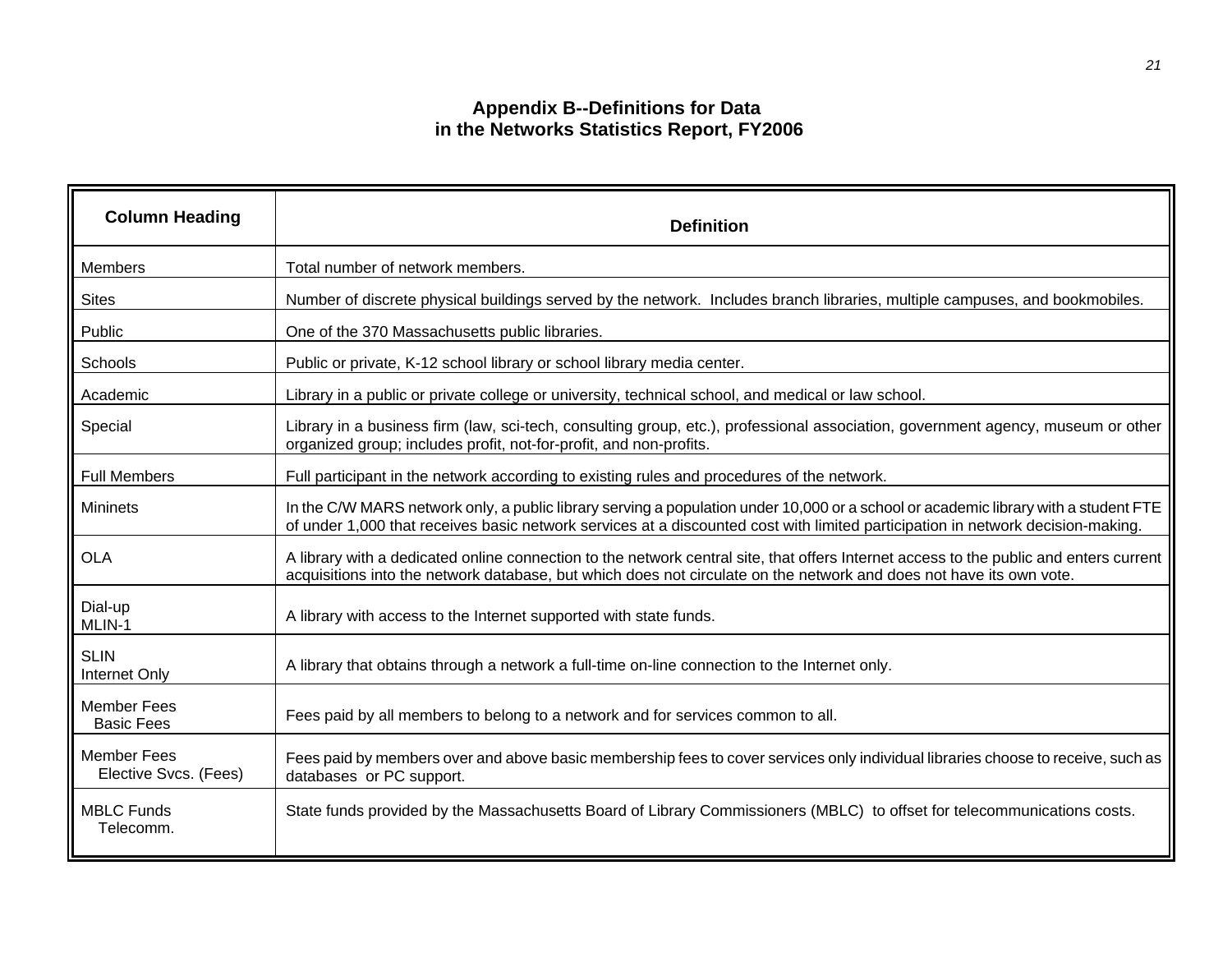| <b>Column Heading</b>                       | <b>Definition</b>                                                                                                                                                                                                                                                                                                     |
|---------------------------------------------|-----------------------------------------------------------------------------------------------------------------------------------------------------------------------------------------------------------------------------------------------------------------------------------------------------------------------|
| <b>MBLC Funds</b><br>Net Resource Sh.       | State funds provided by the MBLC to offset network resource sharing costs.                                                                                                                                                                                                                                            |
| <b>MBLC Funds</b><br><b>Small Libs/Nets</b> | State (or Federal) funds provided by the MBLC to offset the cost of network membership for certain public libraries serving<br>populations of under 10,000.                                                                                                                                                           |
| <b>Other Sources</b>                        | Any additional sources of income including, but not limited to non-MBLC grants, endowments, gifts, investments, etc.                                                                                                                                                                                                  |
| Tot Op Income                               | Sum of the network's operating revenues from all its sources.                                                                                                                                                                                                                                                         |
| <b>Erate Received</b>                       | Actual dollar figure of Erate discounts received during the fiscal year. This figure might not correspond to the total funding<br>commitments that will have been awarded by the Schools and Libraries Division of the USAC for the corresponding program year.                                                       |
| Erate %                                     | The average discount for telecommunications services for member libraries. Includes only libraries for whom discounts are received.<br>The central site is not included in the calculation, unless the central site is located in a member library. The most recent<br>telecommunications funding commitment is used. |
| Expenditures<br>Staff                       | Includes salaries and wages before deductions, and benefits for all employees including social security, retirement, medical<br>insurance, life insurance, unemployment insurance and compensation, guaranteed disability income protection, workmen's<br>compensation, tuition, and housing benefits.                |
| Expenditures<br>Admin.Support               | Rent and phone, etc.                                                                                                                                                                                                                                                                                                  |
| Expenditures<br>Telecomm.                   | Amount expended for each of the following telecommunications service types: Dial access, Small Libraries in Networks, Internet<br>Only, Internet Access for central site, Remote-to-Host.                                                                                                                             |
| Expenditures<br>ILS H/S Maint               | Integrated Library Systems hardware/software maintenance.<br>The cost of ongoing annual maintenance contracts for system server(s) (e.g., database, applications, mail, opac) and integrated<br>library system vendor support contracts). Does not include original purchase/lease price.                             |
| Expenditures<br>Tel. H/S Maint              | Telecommunications hardware/software maintenance.<br>Includes the cost of maintenance contracts (e.g., routers, switches, DSU's, network monitoring services) but not the original<br>purchase/lease price.                                                                                                           |
| Expenditures<br>Database Lic.               | Money paid to vendors for purchase/lease/access for online database licenses for members. For example, Syndetics, OPAC content<br>enhancement services.                                                                                                                                                               |
| Expenditures<br>Biblio.Svcs.                | Annual fees paid to NELINET/OCLC.                                                                                                                                                                                                                                                                                     |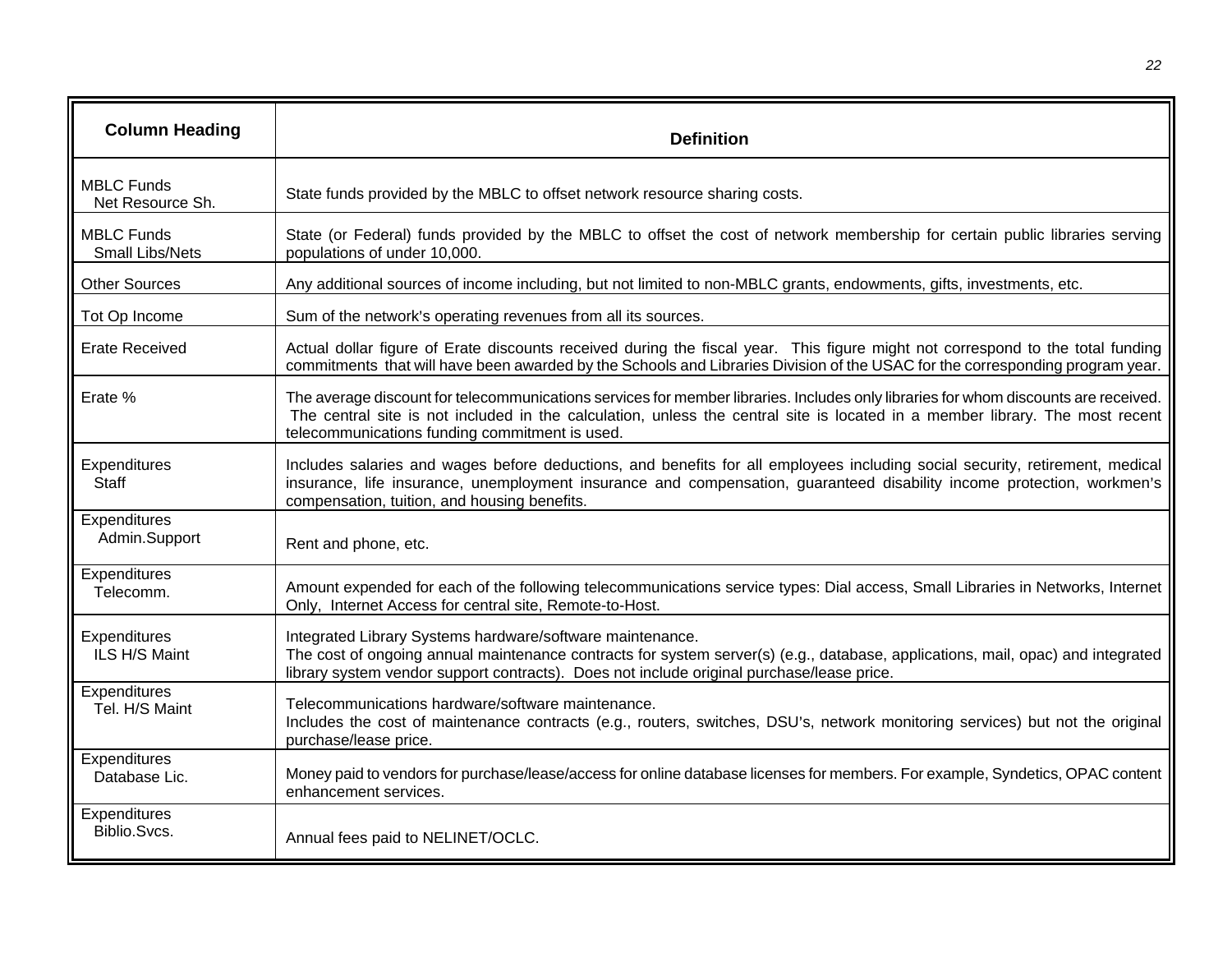| <b>Column Heading</b>                                                  | <b>Definition</b>                                                                                                                                                                                                                                                                                                                                                                                                                                                                                                                                                                                       |
|------------------------------------------------------------------------|---------------------------------------------------------------------------------------------------------------------------------------------------------------------------------------------------------------------------------------------------------------------------------------------------------------------------------------------------------------------------------------------------------------------------------------------------------------------------------------------------------------------------------------------------------------------------------------------------------|
| Expenditures<br><b>Total Operating</b>                                 | Sum of the operating expenditures from the network's budget for personnel, telecommunications, maintenance, licensing, annual<br>fees and other operating expenditures.                                                                                                                                                                                                                                                                                                                                                                                                                                 |
| <b>Network</b><br>Telecommunication<br>Expenditures                    | The total reported on the 'Telecommunications Report' for each of the telecommunications service types: Dial access, Small<br>Libraries in Networks, Internet Only Libraries, Internet Access for the central site, Remote-to-Host. (After Erate discounts).                                                                                                                                                                                                                                                                                                                                            |
| Capital expenditures                                                   | Funds used for acquisition of or addition to fixed assets such as building sites, new buildings, additions, new equipment, initial book<br>stock, furnishings for new or expanded buildings, and new vehicles. Does not include replacement or repair of existing furnishings,<br>equipment, regular purchase of library materials, and investments for capital appreciation. Does not include LSTA capital grants.                                                                                                                                                                                     |
| <b>Bibliographic Database</b><br>Number of Titles                      | Individual bibliographic records in the network's database regardless of the format of the item. Excludes authority control records<br>and community I&R records.                                                                                                                                                                                                                                                                                                                                                                                                                                       |
| <b>Bibliographic Database</b><br>Number of Items                       | The number of item or holdings records, regardless of format. Records that reflect periodical holdings are included                                                                                                                                                                                                                                                                                                                                                                                                                                                                                     |
| <b>Electronically Facilitated</b><br>ILL's<br><b>Network Transfers</b> | Loan of materials on request between member libraries in a single network. Includes materials loaned to dial access or online<br>affiliate libraries if the request is made through a hold, E-mail, or equivalent method on the network's system., as well as material<br>loaned by member libraries of the network to libraries in other Massachusetts networks if the request is made through a hold, E-mail<br>or equivalent method on the network's system. Transfers within a municipal public library system (i.e., from branch to branch, branch<br>to main or main to branch) are not included. |
| <b>Electronically Facilitated</b><br>ILL's From Virtual<br>Catalog     | Loan of materials on request from the MLIN virtual catalog.                                                                                                                                                                                                                                                                                                                                                                                                                                                                                                                                             |
| <b>Electronically Facilitated</b><br>ILL's Point-to-Point              | Loan of materials on request with the transaction taking place directly between the borrowing and lending libraries with no<br>intermediary and not facilitated by the virtual catalog.                                                                                                                                                                                                                                                                                                                                                                                                                 |
| <b>Total Circulation</b>                                               | Total annual circulation during FY2006.                                                                                                                                                                                                                                                                                                                                                                                                                                                                                                                                                                 |
| Training Lab (Y/N)                                                     | Is there a facility outfitted with computer workstations that access the network system and the Internet and are used to train network<br>member library staff, Y/N.                                                                                                                                                                                                                                                                                                                                                                                                                                    |
| # Stations in Lab                                                      | The number of computer workstations in the lab.                                                                                                                                                                                                                                                                                                                                                                                                                                                                                                                                                         |
| Meeting Room (Y/N)                                                     | Is there a general purpose meeting room, Y/N.                                                                                                                                                                                                                                                                                                                                                                                                                                                                                                                                                           |
| # Seats in Mtg. Room                                                   | Number of persons the meeting room can accommodate.                                                                                                                                                                                                                                                                                                                                                                                                                                                                                                                                                     |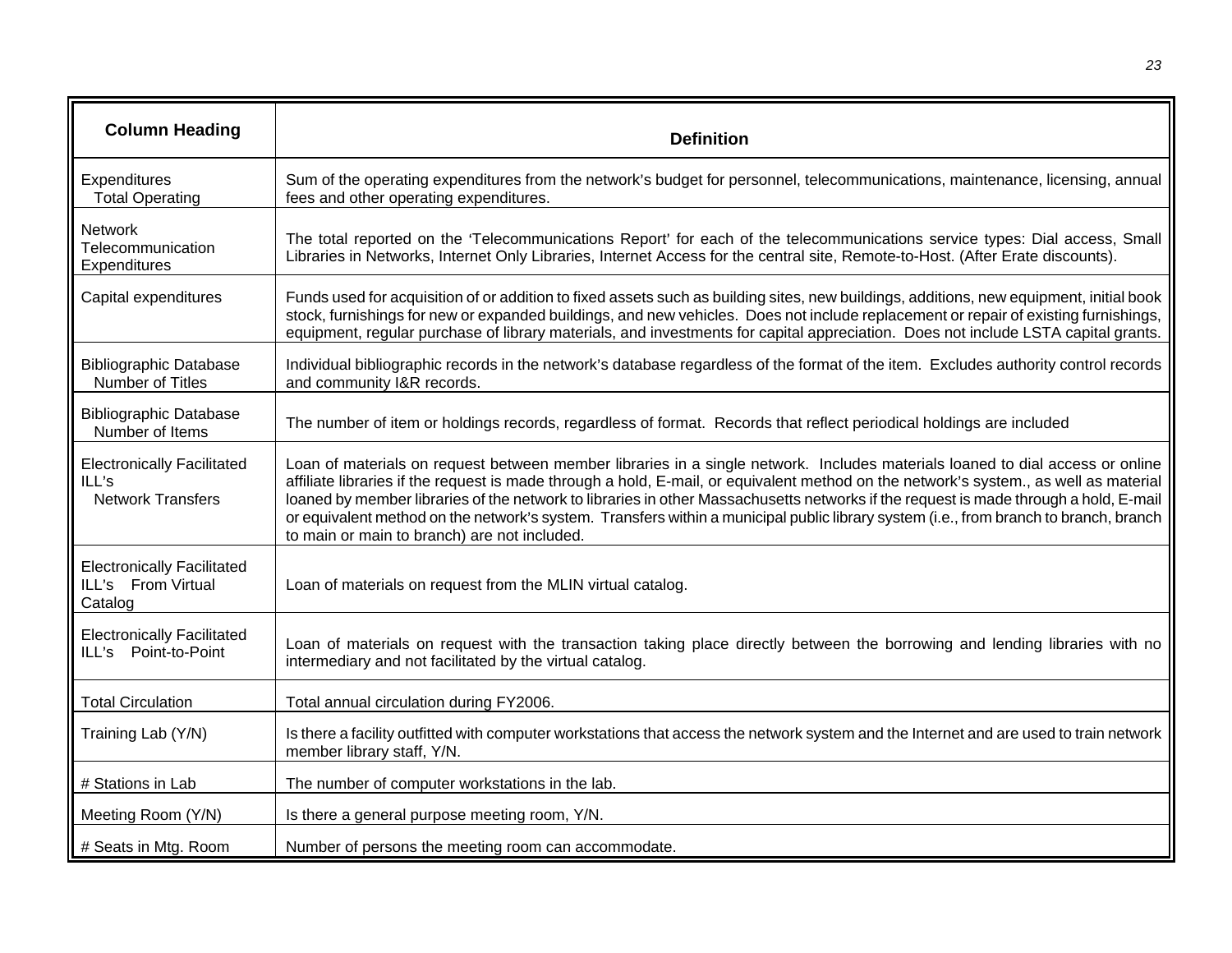| <b>Column Heading</b>                                             | <b>Definition</b>                                                                                                                                                                                                                                                                                                   |
|-------------------------------------------------------------------|---------------------------------------------------------------------------------------------------------------------------------------------------------------------------------------------------------------------------------------------------------------------------------------------------------------------|
| Number of Staff                                                   | Number of paid staff in all positions (headcount).                                                                                                                                                                                                                                                                  |
| Staff hours worked per<br>week by all staff                       | Total number of hours worked in a typical week by all paid staff.                                                                                                                                                                                                                                                   |
| FTE (35 hrs/wk)                                                   | Full-Time equivalency This is computed by totaling the hours worked in a typical week by all paid staff and dividing by 35.                                                                                                                                                                                         |
| Wireless Acc Support Lib<br>PC's                                  | Indicates whether the network supported wireless access in member libraries for PC's provided by the library.                                                                                                                                                                                                       |
| <b>Wireless Acc Support</b><br>Patron's PC's                      | Indicates whether the network supported wireless access in member libraries for PC's provided by library patrons.                                                                                                                                                                                                   |
| Information & Referral<br>Databases                               | Indicates whether the network hosted a community information and referral database for its members.                                                                                                                                                                                                                 |
| <b>Digital Archiving Services</b>                                 | Indicates whether the network provided and supported a software application dedicated to digital materials, (image collections, audio<br>files, binary files) such as SIRSI Hyperion or dynix "Digital Library."                                                                                                    |
| Lib Home Page Hosting                                             | Indicates whether the network provided hosted web sites for member libraries. Does not include templatized pages with information<br>on each library (such as hours, phone number). Includes home pages the network allowed the library to maintain content and/or<br>customize the information on a regular basis. |
| Centralized PC Mgmt.                                              | Indicates whether the network used systems management server software or similar applications to monitor or inventory connected<br>workstations in member libraries and/or distribute new versions of client software applications to member libraries.                                                             |
| On-site PC support                                                | Indicates whether the network sent out staff or contractual personnel to support connected PC's in member libraries.                                                                                                                                                                                                |
| On-site<br>Advising/Consulting                                    | Indicates whether the network sent out staff or contractual personnel to provide advisory or consulting services in the member library.                                                                                                                                                                             |
| Database Licenses<br>Part of membership<br>(Y/N)                  | Indicates whether the network licensed databases as part of the basic membership fee.                                                                                                                                                                                                                               |
| <b>Database Licenses</b><br>For subgroups or<br>individuals (Y/N) | Indicates whether the network licensed some databases only for groups of members or individual libraries for an added fee.                                                                                                                                                                                          |
| <b>Database Licenses</b><br># of Databases                        | The number of databases licensed with in-library access.                                                                                                                                                                                                                                                            |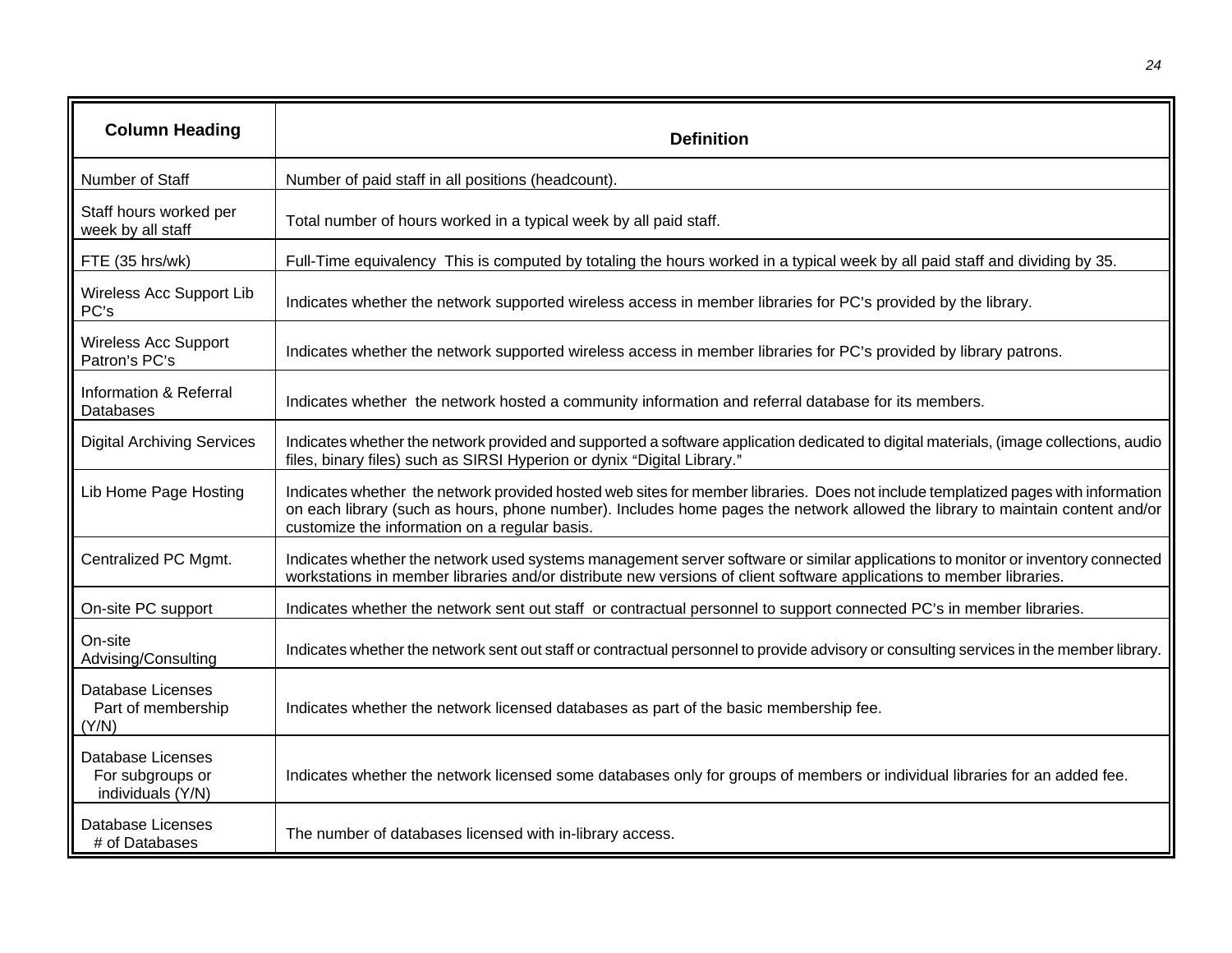| <b>Column Heading</b>                                      | <b>Definition</b>                                                                                                                                                                  |
|------------------------------------------------------------|------------------------------------------------------------------------------------------------------------------------------------------------------------------------------------|
| Database Licenses<br># Remote Access<br>Databases          | The number of databases licensed with remote access.                                                                                                                               |
| Database Licenses<br># In Lib & Remote Access<br>Databases | The number of databases licensed with in library and remote access.                                                                                                                |
| <b>Continuing Education</b><br># Sessions                  | Number of sessions held.                                                                                                                                                           |
| <b>Continuing Education</b><br># Attendees                 | Number of people attending the continuing education sessions.                                                                                                                      |
| Links from:<br>OPAC to ebooks                              | Indicates whether the network OPAC had ebook MARC records loaded in its OPAC with hyperlinks to the specific eBook (e.g., via<br>MARC 856 field).                                  |
| Links from:<br>OPAC to Online<br>Journals                  | Links from OPAC to online journals and databases with fulltext<br>Indicates whether the network had links from serials OPAC records to online periodical content such as Infotrac. |
| Links from:<br>databases<br>Online<br>to<br><b>OPAC</b>    | Indicates whether the network had links from online periodical content in separately subscribed online journals or fulltext database to<br>its OPAC.                               |
| Time & Print Management<br>(Y/N)                           | Indicates whether the network provides time or print management for member libraries.                                                                                              |
| Authentication (Y/N)                                       | Indicates whether the network provides authentication for members.                                                                                                                 |
| Cataloging (Y/N)                                           | Indicates whether the network provides cataloging for member libraries.                                                                                                            |
| Customized Reports (Y/N)                                   | Indicates whether the network provides customized reports for member libraries.                                                                                                    |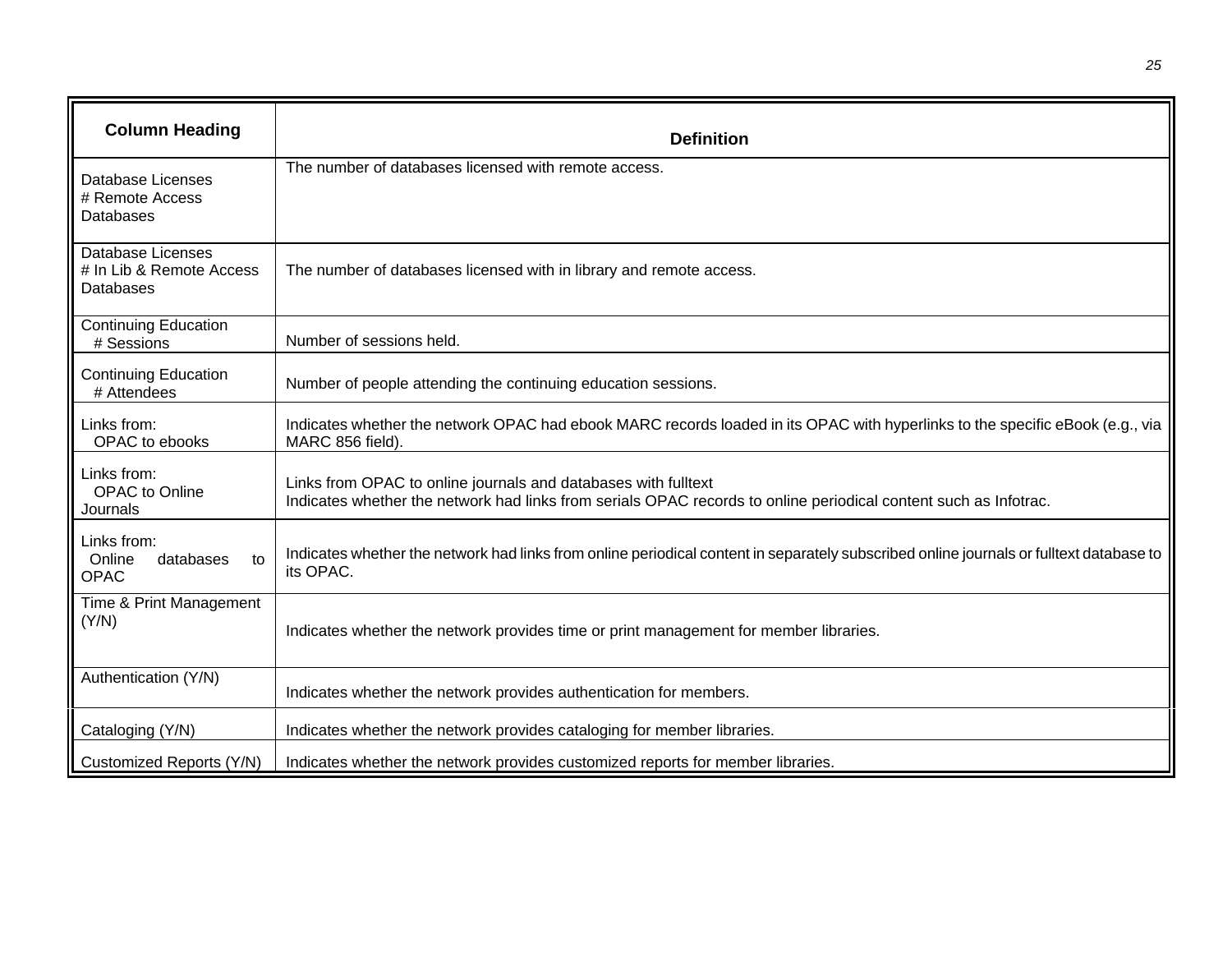|                | List of Network Members as of June 30, 2006<br>Page 26 |             |         |                                                           |             |
|----------------|--------------------------------------------------------|-------------|---------|-----------------------------------------------------------|-------------|
| <b>Network</b> | <b>Member Name</b>                                     | Type        | Network | Member Name                                               | Type        |
| C/WMARS        | <b>Atlantic Union College</b>                          | Full        | C/WMARS | <b>Buckland Public Library</b>                            | Mini-net    |
|                |                                                        |             |         |                                                           |             |
| C/WMARS        | Quinsigamond Community College, Worcester              | Full        | C/WMARS | Bushnell-Sage Memorial Library, Sheffield                 | Mini-net    |
| C/WMARS        | Shelburne Arms Library                                 | Internet    | C/WMARS | Carnegie Public Library, Montague                         | Mini-net    |
| C/WMARS        | <b>Wales Public Library</b>                            | On-line aff | C/WMARS | Chester C. Corbin Public Library, Webster                 | Full        |
| C/WMARS        | West Stockbridge Library                               | Internet    | C/WMARS | Chicopee Public Library                                   | Full        |
| C/WMARS        | Adams Free Library                                     | On-line aff | C/WMARS | Clapp Memorial Library, Belchertown                       | Full        |
| C/WMARS        | Agawam Public Library                                  | Full        | C/WMARS | Clarksburg Town Library                                   | Mini-net    |
| C/WMARS        | Elms College, Alumnae Library, Chicopee                | Full        | C/WMARS | Conant Public Library, Sterling                           | Mini-net    |
| C/WMARS        | Ashby Free Public Library                              | On-line aff | C/WMARS | Cushman Library, Bernardston                              | Mini-net    |
| C/WMARS        | <b>Athol Public Library</b>                            | On-line aff | C/WMARS | David and Joyce Milne Public Library, Williamstown        | Mini-net    |
| C/WMARS        | Auburn Public Library                                  | Full        | C/WMARS | Dickinson Memorial Library, Northfield                    | Mini-net    |
| C/WMARS        | Ayer Public Library                                    | Full        | C/WMARS | East Brookfield Public Library                            | On-line aff |
| C/WMARS        | Bancroft Memorial Library, Hopedale                    | Mini-net    | C/WMARS | East Longmeadow Public Library                            | Full        |
| C/WMARS        | Beals Memorial Library, Winchendon                     | Mini-net    | C/WMARS | Edwards Public Library, Southampton                       | Mini-net    |
| C/WMARS        | Beaman Memorial Public Library, West Boylston          | On-line aff | C/WMARS | <b>Egremont Free Library</b>                              | Internet    |
| C/WMARS        | <b>Becket Athenaeum</b>                                | Internet    | C/WMARS | Emily Williston Mem. Library and Museum,                  | Full        |
| C/WMARS        | Bellingham Public Library                              | Full        |         | Easthampton                                               |             |
| C/WMARS        | Berkshire Athenaeum, Pittsfield                        | Full        | C/WMARS | <b>Erving Public Library</b>                              | On-line aff |
| C/WMARS        | <b>Berlin Public Library</b>                           | Mini-net    | C/WMARS | Massachusetts College of Liberal Arts, Eugene L.<br>Freel | Full        |
| C/WMARS        | Bigelow Free Public Library, Clinton                   | On-line aff | C/WMARS | <b>Fitchburg Public Library</b>                           | Full        |
| C/WMARS        | <b>Blackstone Public Library</b>                       | Full        | C/WMARS | Florida Free Library                                      | On-line aff |
| C/WMARS        | <b>Bolton Public Library</b>                           | Mini-net    | C/WMARS | Fobes Memorial Library, Oakham                            | On-line aff |
| C/WMARS        | <b>Boylston Public Library</b>                         | On-line aff | C/WMARS | Forbes Library, Northampton                               | Full        |
| C/WMARS        | Boynton Public Library, Templeton                      | On-line aff | C/WMARS | Forbush Memorial Library, Westminster                     | Mini-net    |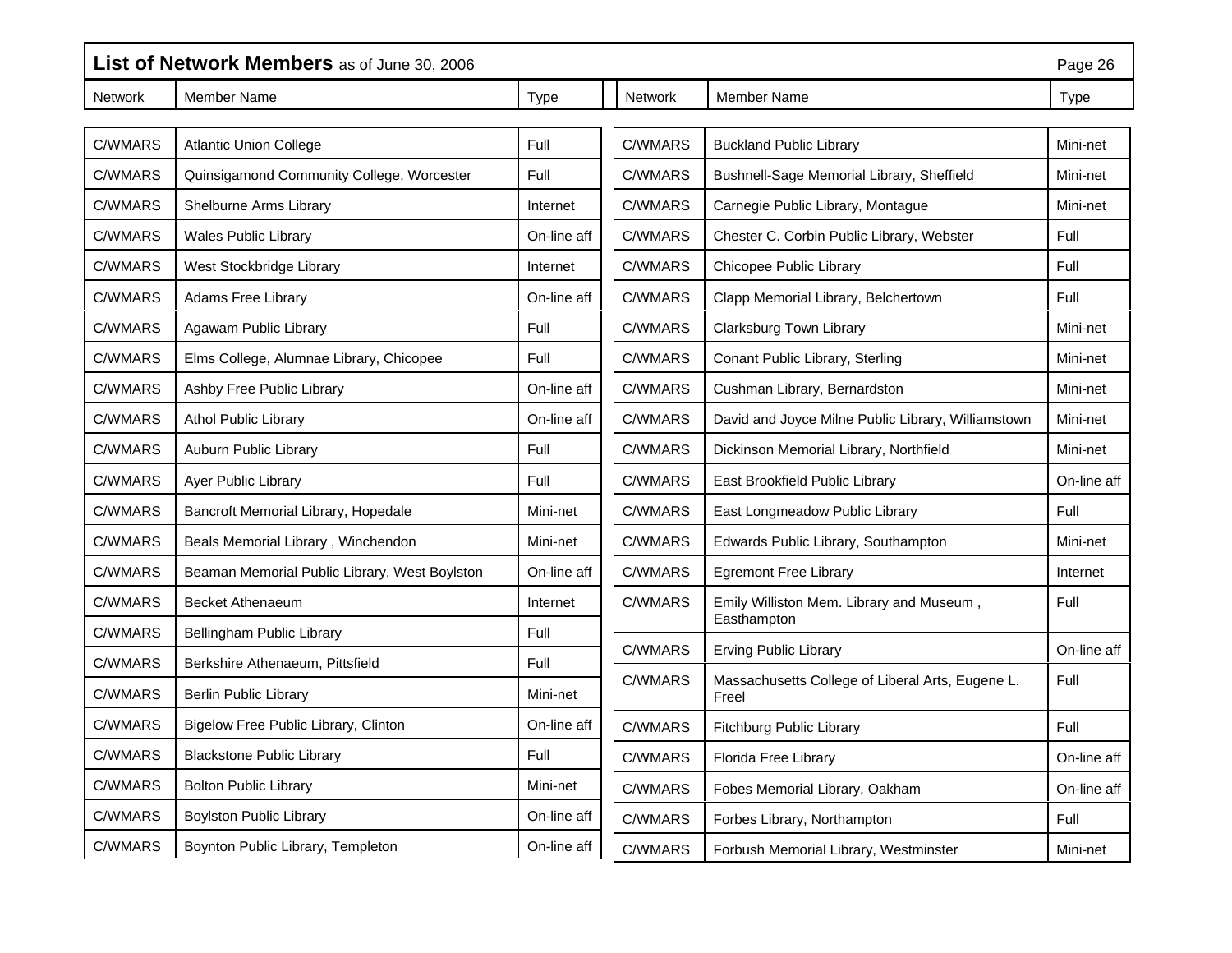| List of Network Members as of June 30, 2006 |                                                           |             |                |                                                                      | Page 27     |
|---------------------------------------------|-----------------------------------------------------------|-------------|----------------|----------------------------------------------------------------------|-------------|
| Network                                     | Member Name                                               | <b>Type</b> | Network        | <b>Member Name</b>                                                   | <b>Type</b> |
|                                             |                                                           |             |                |                                                                      |             |
| C/WMARS                                     | Frederick Sargeant Huntington Library, Worthington        | Internet    | C/WMARS        | Hubbardston Public Library                                           | Mini-net    |
| C/WMARS                                     | Gale Free Library, Holden                                 | Full        | C/WMARS        | Hudson Public Library                                                | Full        |
| C/WMARS                                     | George Fingold Library, State Library of<br>Massachusetts | Full        | C/WMARS        | Jacob Edwards Library, Southbridge                                   | Full        |
| C/WMARS                                     | Gilbertville Public Library, Hardwick                     | Internet    | <b>C/WMARS</b> | Berkshire Community College, Jonathan Edwards<br>Library, Pittsfield | Full        |
| C/WMARS                                     | Goodwin Memorial Library, Hadley                          | Mini-net    | C/WMARS        | Jones Library Inc, Amherst                                           | Full        |
| C/WMARS                                     | Goshen Free Public Library                                | Internet    | C/WMARS        | Joshua Hyde Public Library, Sturbridge                               | Mini-net    |
| C/WMARS                                     | <b>Grafton Public Library</b>                             | Full        | C/WMARS        | Lawrence Library, Pepperell                                          | Full        |
| C/WMARS                                     | <b>Granby Free Public Library</b>                         | Mini-net    | C/WMARS        | Lee Library Association                                              | Mini-net    |
| C/WMARS                                     | <b>Granville Public Library</b>                           | On-line aff | C/WMARS        | Leicester Public Library                                             | On-line aff |
| C/WMARS                                     | Graves Memorial Library, Sunderland                       | Mini-net    | C/WMARS        | Lenox Library Association                                            | Full        |
| C/WMARS                                     | <b>Greenfield Public Library</b>                          | Full        | C/WMARS        | Leominster Public Library                                            | Full        |
| C/WMARS                                     | Griswold Memorial Library, Colrain                        | Mini-net    | C/WMARS        | Leverett Library                                                     | Mini-net    |
| C/WMARS                                     | <b>Groton Public Library</b>                              | On-line aff | C/WMARS        | Levi Heywood Memorial Library, Gardner                               | Full        |
| C/WMARS                                     | Harvard Public Library                                    | Full        | C/WMARS        | Frontier Regional School, South Deerfield                            | Mini-net    |
| C/WMARS                                     | Haston Free Public Library, North Brookfield              | Mini-net    | C/WMARS        | Mount Wachusett Community College Library,<br>Gardner                | Full        |
| C/WMARS                                     | <b>Hatfield Public Library</b>                            | On-line aff |                |                                                                      |             |
| C/WMARS                                     | Hazen Memorial Library, Shirley                           | Mini-net    | C/WMARS        | Pathfinder Regional Vocational Technical High<br>School, Palmer      | On-line aff |
| C/WMARS                                     | Central Massachusetts Regional Library System             | Full        | C/WMARS        | Springfield Technical Community College Library                      | Full        |
| C/WMARS                                     | Western Massachusetts Regional Library System             | Full        | C/WMARS        | Holyoke Community College Library/Donahue                            | Full        |
| C/WMARS                                     | Heath Free Public Library                                 | Internet    |                | <b>Building</b>                                                      |             |
| C/WMARS                                     | <b>Holland Public Library</b>                             | On-line aff | C/WMARS        | Greenfield Community College Library/Learning Res<br>Ctr.            | Full        |
| C/WMARS                                     | Holyoke Public Library                                    | Full        | C/WMARS        | M.N. Spear Memorial Library, Shutesbury                              | On-line aff |
| C/WMARS                                     | Hopkinton Public Library                                  | Full        | C/WMARS        | Marlborough Public Library                                           | Full        |
| C/WMARS                                     | Hubbard Memorial Library, Ludlow                          | Full        | C/WMARS        | Mason Library, Great Barrington                                      | On-line aff |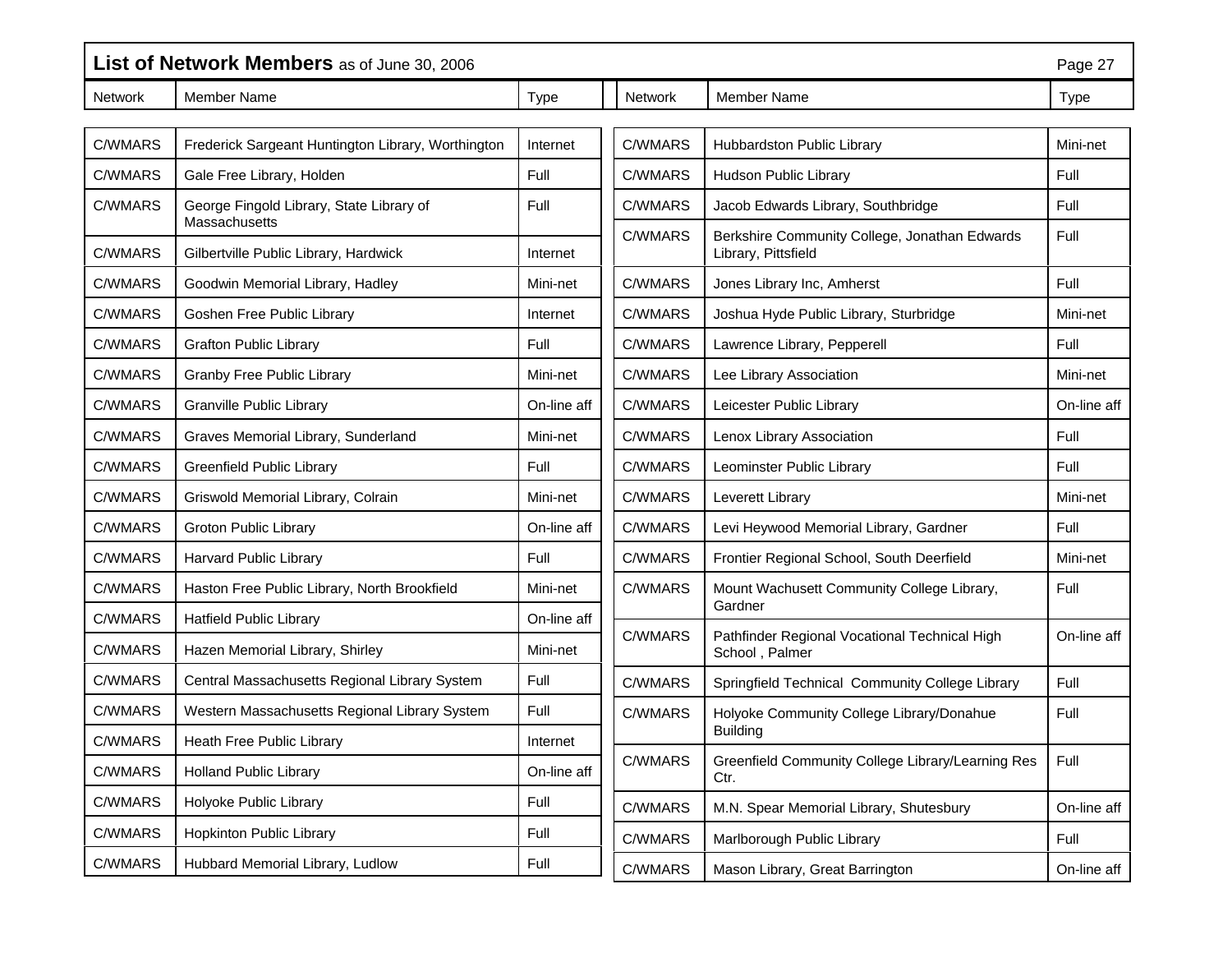|                | List of Network Members as of June 30, 2006      |             |                |                                                                  |             |
|----------------|--------------------------------------------------|-------------|----------------|------------------------------------------------------------------|-------------|
| Network        | <b>Member Name</b>                               | <b>Type</b> | <b>Network</b> | <b>Member Name</b>                                               | <b>Type</b> |
| C/WMARS        | Meekins Public Library, Williamsburg             | Mini-net    | C/WMARS        | Rutland Free Public Library                                      | On-line aff |
| C/WMARS        | Merriam-Gilbert Public Library, West Brookfield  | Mini-net    | C/WMARS        | Sargent Memorial Library, Boxborough                             | Mini-net    |
| C/WMARS        | Merrick Public Library, Brookfield               | On-line aff | C/WMARS        | American International College, Shea Memorial<br>Library, Paxton | Full        |
| C/WMARS        | Milford Town Library                             | Full        | C/WMARS        |                                                                  | Mini-net    |
| C/WMARS        | Millbury Public Library                          | Full        |                | Shelburne Free Public Library                                    |             |
| C/WMARS        | Millville Free Public Library                    | Mini-net    | C/WMARS        | Shrewsbury Public Library                                        | Full        |
| C/WMARS        | Anna Maria College, Mondor-Eagen Library, Paxton | Full        | C/WMARS        | South Hadley Public Library                                      | Full        |
| <b>C/WMARS</b> | Monson Free Library and Reading Room             | Mini-net    | C/WMARS        | Southborough Library                                             | Mini-net    |
|                | Association                                      |             | C/WMARS        | Southwick Public Library                                         | On-line aff |
| C/WMARS        | New Salem Public Library                         | On-line aff | C/WMARS        | Springfield Library                                              | Full        |
| C/WMARS        | North Adams Public Library                       | Full        | C/WMARS        | Stockbridge Library Association                                  | On-line aff |
| C/WMARS        | Northborough Free Library                        | Full        | C/WMARS        | Sutton Free Public Library                                       | Mini-net    |
| C/WMARS        | Oxford Free Public Library                       | Full        | C/WMARS        | Taft Public Library, Mendon                                      | Mini-net    |
| C/WMARS        | Palmer Public Library                            | Full        | C/WMARS        | Thayer Memorial Library, Lancaster                               | Mini-net    |
| C/WMARS        | Pearle L. Crawford Memorial Library, Dudley      | Mini-net    | C/WMARS        | <b>Townsend Public Library</b>                                   | Mini-net    |
| C/WMARS        | Peru Library                                     | Internet    | C/WMARS        | Upton Town Library                                               | Mini-net    |
| <b>C/WMARS</b> | Petersham Memorial Library                       | Mini-net    | C/WMARS        | Uxbridge Free Public Library                                     | Full        |
| C/WMARS        | Princeton Public Library                         | Mini-net    | C/WMARS        | Warren Public Library                                            | On-line aff |
| C/WMARS        | Cooley Dickinson Hospital, Richard H. Dolloff    | On-line aff | C/WMARS        | <b>Warwick Free Public Library</b>                               | On-line aff |
|                | Medical Library, Northampton                     |             | C/WMARS        | <b>Wendell Free Library</b>                                      | On-line aff |
| C/WMARS        | Richard Salter Storrs Library Longmeadow         | Full        | C/WMARS        | West Springfield Public Library                                  | Full        |
| C/WMARS        | Richard Sugden Public Library, Spencer           | On-line aff | C/WMARS        | Westborough Public Library                                       | Full        |
| C/WMARS        | Richards Memorial Library, Paxton                | On-line aff | C/WMARS        | Westfield Athenaeum                                              | Full        |
| C/WMARS        | Richmond Free Public Library                     | Mini-net    | C/WMARS        | Westhampton Memorial Library                                     | Mini-net    |
| C/WMARS        | Ritter Memorial Library, Lunenburg               | Mini-net    | C/WMARS        | Wheeler Memorial Library, Orange                                 | Mini-net    |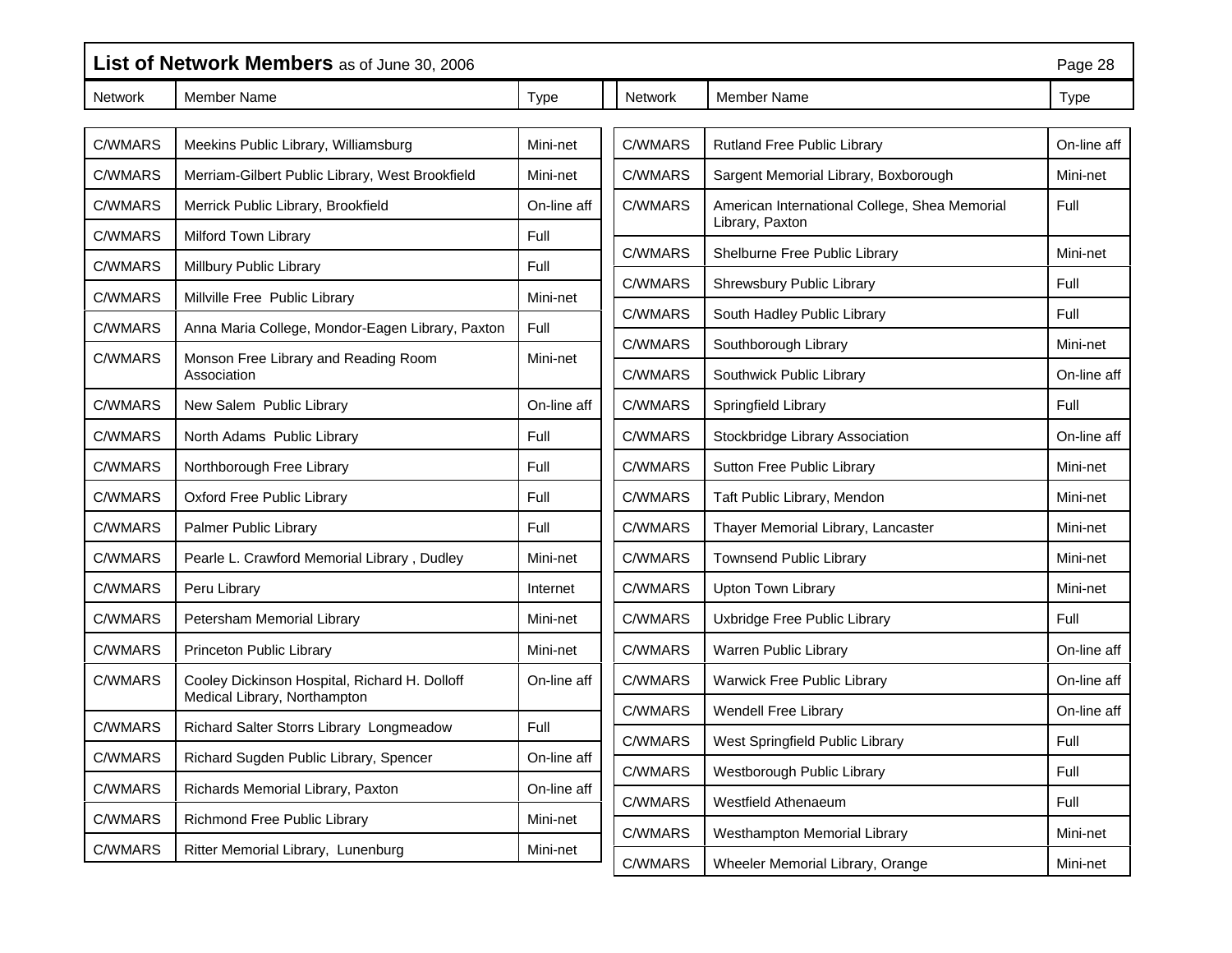|                | List of Network Members as of June 30, 2006<br>Page 29 |             |              |                                                            |             |
|----------------|--------------------------------------------------------|-------------|--------------|------------------------------------------------------------|-------------|
| <b>Network</b> | <b>Member Name</b>                                     | <b>Type</b> | Network      | Member Name                                                | <b>Type</b> |
|                |                                                        |             |              |                                                            |             |
| C/WMARS        | Whitinsville Social Library, Northbridge               | On-line aff | <b>CLAMS</b> | <b>Truro Public Library</b>                                | Full        |
| C/WMARS        | Wilbraham Public Library                               | Full        | <b>CLAMS</b> | Vineyard Haven Public Library, Tisbury                     | Full        |
| C/WMARS        | Woods Memorial Library, Barre                          | On-line aff | <b>CLAMS</b> | <b>Wellfleet Public Library</b>                            | Full        |
| C/WMARS        | Worcester Public Library                               | Full        | <b>CLAMS</b> | Whelden Memorial Library, Barnstable                       | Full        |
| C/WMARS        | Young Men's Library Association, Ware                  | Mini-net    | <b>CLAMS</b> | Cape Cod Community College, Wilkins Library                | Full        |
| <b>CLAMS</b>   | <b>Brewster Ladies' Library Association</b>            | Full        | <b>CLAMS</b> | Yarmouth Town Libraries                                    | Full        |
| <b>CLAMS</b>   | Brooks Free Library, Harwich                           | Full        | <b>FLO</b>   | Wentworth Institute of Technology, Alumni Library          | Full        |
| <b>CLAMS</b>   | Centerville Public Library, Barnstable                 | Full        | <b>FLO</b>   | Emmanuel College, Cardinal Cushing Library                 | Full        |
| <b>CLAMS</b>   | Cotuit Library, Barnstable                             | Full        | <b>FLO</b>   | New England Conservatory of Music, H. Spaulding<br>Library | Full        |
| <b>CLAMS</b>   | Dennis Public Library                                  | Full        |              |                                                            |             |
| <b>CLAMS</b>   | Eastham Public Library                                 | Full        | <b>FLO</b>   | <b>Emerson College Library</b>                             | Full        |
| <b>CLAMS</b>   | Edgartown Free Public Library                          | Full        | <b>FLO</b>   | Wheelock College Library                                   | Full        |
| <b>CLAMS</b>   | Eldredge Public Library, Chatham                       | Full        | <b>FLO</b>   | Lesley University, Ludcke Library                          | Full        |
| <b>CLAMS</b>   | Falmouth Public Library                                | Full        | <b>FLO</b>   | Massachusetts College of Art, Morton R. Godine<br>Library  | Full        |
| <b>CLAMS</b>   | Hyannis Public Library Association, Barnstable         | Full        | <b>FLO</b>   | Massachusetts College of Pharmacy and Health               | Full        |
| <b>CLAMS</b>   | Jonathan Bourne Public Library, Bourne                 | Full        |              | Sciences                                                   |             |
| <b>CLAMS</b>   | Marstons Mills Public Library, Barnstable              | Full        | <b>FLO</b>   | Museum of Fine Arts, William Morris Hunt Memorial<br>Lib.  | Full        |
| <b>CLAMS</b>   | Mashpee Public Library                                 | Full        | <b>MBLN</b>  | <b>Fisher College Library</b>                              | Full        |
| <b>CLAMS</b>   | Nantucket Atheneum                                     | Full        | <b>MBLN</b>  | Pearson Prentice Hall Library                              | Full        |
| <b>CLAMS</b>   | Oak Bluffs Public Library                              | Full        | <b>MBLN</b>  | <b>Boston Public Library</b>                               | Full        |
| <b>CLAMS</b>   | Osterville Free Library, Barnstable                    | Full        | <b>MBLN</b>  | Chelsea Public Library                                     | Full        |
| <b>CLAMS</b>   | Provincetown Public Library                            | Full        | <b>MBLN</b>  | <b>Boston Public Schools</b>                               | Full        |
| <b>CLAMS</b>   | Snow Library, Orleans                                  | Full        | <b>MBLN</b>  | Newman School Library                                      | Full        |
| <b>CLAMS</b>   | Sturgis Library, Barnstable                            | Full        | <b>MBLN</b>  | Roxbury Community College Library                          | Full        |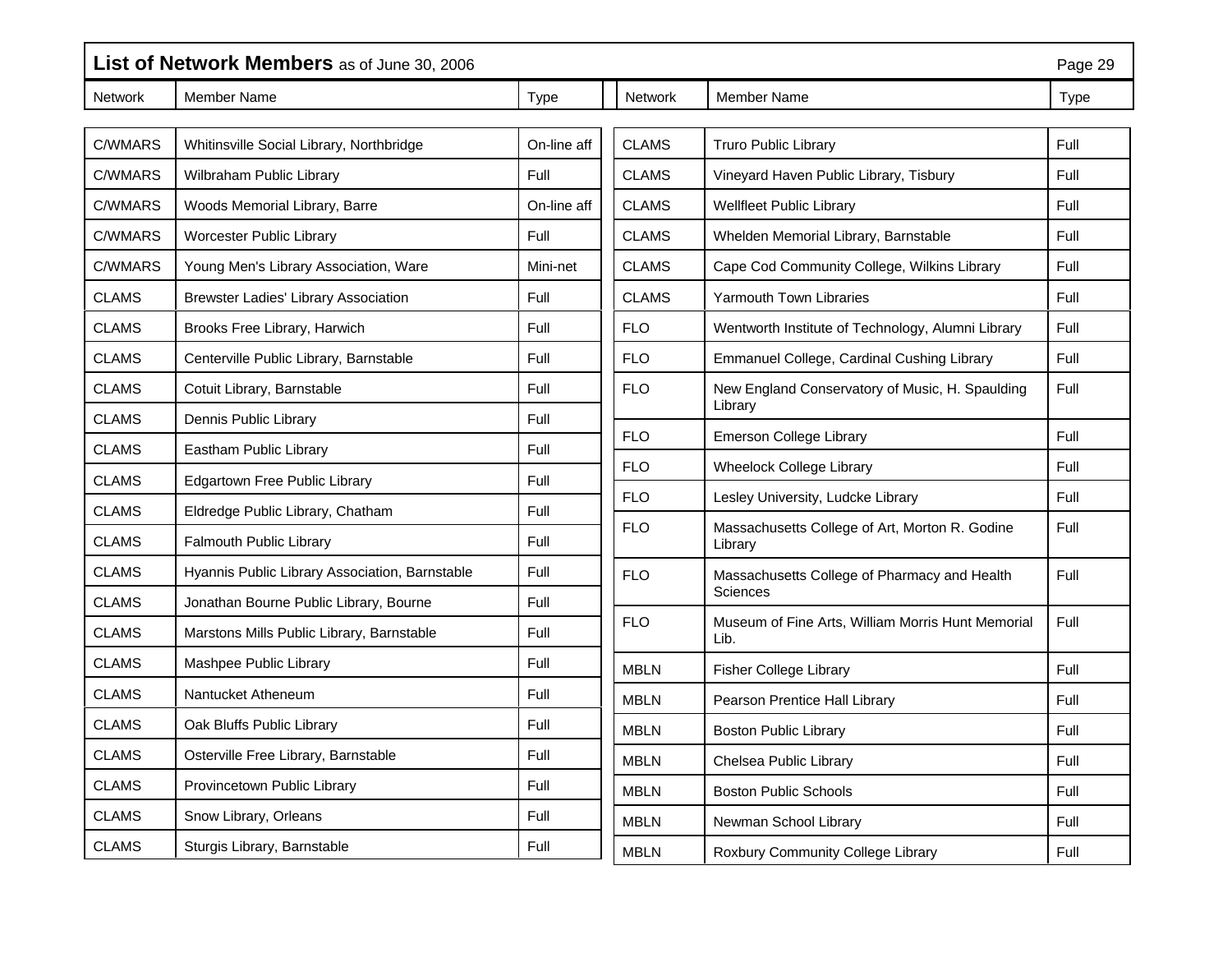| List of Network Members as of June 30, 2006 |                                           |             |             |                                                         | Page 30     |
|---------------------------------------------|-------------------------------------------|-------------|-------------|---------------------------------------------------------|-------------|
| <b>Network</b>                              | Member Name                               | <b>Type</b> | Network     | <b>Member Name</b>                                      | <b>Type</b> |
| <b>MBLN</b>                                 | State Transportation Library              | Full        | <b>MLN</b>  | <b>Medford Public Library</b>                           | Full        |
| <b>MBLN</b>                                 | Malden Public Library                     | Full        | <b>MLN</b>  | Medway Public Library System                            | Full        |
| <b>MLN</b>                                  | <b>Acton Memorial Library</b>             | Full        | <b>MLN</b>  | Millis Public Library                                   | Full        |
| <b>MLN</b>                                  | Ashland Public Library                    | Full        | <b>MLN</b>  | Morrill Memorial Library, Norwood                       | Full        |
| <b>MLN</b>                                  | <b>Bedford Free Public Library</b>        | Full        | <b>MLN</b>  | Morse Institute Library, Natick                         | Full        |
| <b>MLN</b>                                  | <b>Belmont Public Library</b>             | Full        | <b>MLN</b>  | Needham Free Public Library                             | Full        |
| <b>MLN</b>                                  | Lasell College, Brennan Library           | Full        | <b>MLN</b>  | Newton Free Library                                     | Full        |
| <b>MLN</b>                                  | <b>Brookline Public Library</b>           | Full        | <b>MLN</b>  | Massachusetts Bay Community College, Perkins<br>Library | Full        |
| <b>MLN</b>                                  | Cambridge Public Library                  | Full        | <b>MLN</b>  | Randall Library, Stow                                   | Full        |
| <b>MLN</b>                                  | Cary Memorial Library, Lexington          | Full        |             |                                                         |             |
| <b>MLN</b>                                  | Mt. Ida College Libraries                 | Full        | <b>MLN</b>  | Robbins Library, Arlington                              | Full        |
| <b>MLN</b>                                  | Concord Free Public Library               | Full        | <b>MLN</b>  | Somerville Public Library                               | Full        |
| <b>MLN</b>                                  | Dedham Public Library                     | Full        | <b>MLN</b>  | Waltham Public Library                                  | Full        |
| <b>MLN</b>                                  | Dover Town Library                        | Full        | <b>MLN</b>  | Watertown Free Public Library                           | Full        |
| <b>MLN</b>                                  | Dean College, E. Ross Anderson Library    | Full        | <b>MLN</b>  | Wayland Free Public Library                             | Full        |
| <b>MLN</b>                                  | Framingham Public Library                 | Full        | <b>MLN</b>  | <b>Wellesley Free Library</b>                           | Full        |
| <b>MLN</b>                                  | Franklin Public Library                   | Full        | <b>MLN</b>  | <b>Weston Public Library</b>                            | Full        |
| <b>MLN</b>                                  | Goodnow Public Library, Sudbury           | Full        | <b>MLN</b>  | Westwood Public Library                                 | Full        |
| <b>MLN</b>                                  | Framingham State College, Henry Whittmore | Full        | <b>MLN</b>  | Winchester Public Library                               | Full        |
|                                             | Library                                   |             | <b>MLN</b>  | Woburn Public Library                                   | Full        |
| <b>MLN</b>                                  | <b>Holliston Public Library</b>           | Full        | <b>MVLC</b> | Amesbury Public Library                                 | Full        |
| <b>MLN</b>                                  | Newbury College Library                   | Full        | <b>MVLC</b> | <b>Billerica Public Library</b>                         | Full        |
| <b>MLN</b>                                  | Lincoln Public Library                    | Full        | <b>MVLC</b> | <b>Boxford Town Library</b>                             | Full        |
| <b>MLN</b>                                  | Maynard Public Library                    | Full        | <b>MVLC</b> | <b>Burlington Public Library</b>                        | Full        |
| <b>MLN</b>                                  | <b>Medfield Memorial Library</b>          | Full        | <b>MVLC</b> | <b>Chelmsford Public Library</b>                        | Full        |

r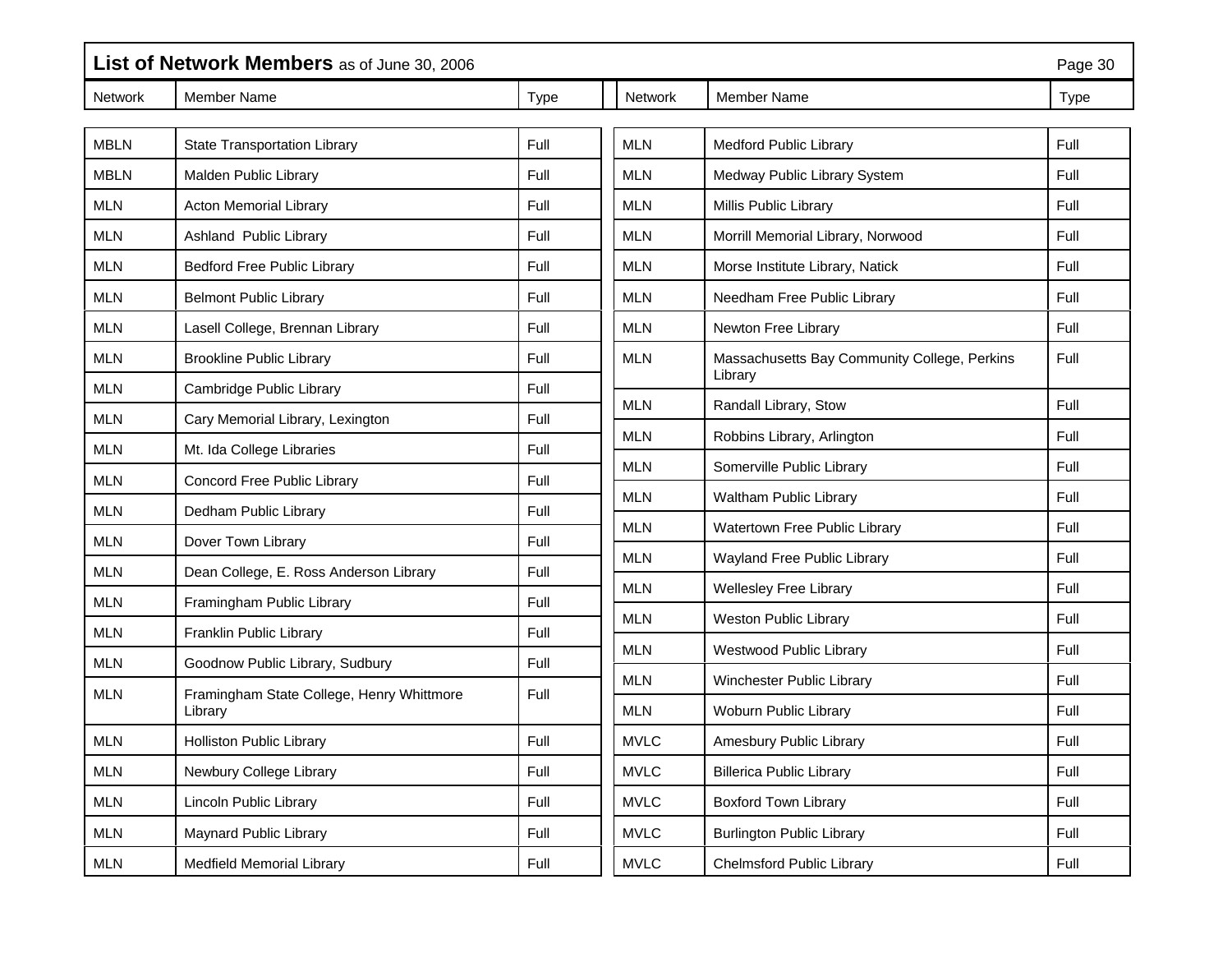|                | List of Network Members as of June 30, 2006<br>Page 31 |         |                |                                                         |                |
|----------------|--------------------------------------------------------|---------|----------------|---------------------------------------------------------|----------------|
| <b>Network</b> | <b>Member Name</b>                                     | Type    | <b>Network</b> | Member Name                                             | Type           |
|                |                                                        |         |                |                                                         |                |
| <b>MVLC</b>    | Dunstable Free Public Library                          | Full    | <b>MVLC</b>    | Stevens Memorial Library, North Andover                 | Full           |
| <b>MVLC</b>    | Flint Memorial Library, North Reading                  | Full    | <b>MVLC</b>    | T.O.H.P. Burnham Free Library, Essex                    | Full           |
| <b>MVLC</b>    | Flint Public Library, Middleton                        | Full    | <b>MVLC</b>    | Tewksbury Public Library                                | Full           |
| <b>MVLC</b>    | G. A. R. Memorial Library, West Newbury                | Full    | <b>MVLC</b>    | <b>Topsfield Town Library</b>                           | Full           |
| <b>MVLC</b>    | Gleason Public Library, Carlisle                       | Full    | <b>MVLC</b>    | Tyngsborough Public Library                             | Full           |
| <b>MVLC</b>    | Hamilton-Wenham Public Library                         | Full    | <b>MVLC</b>    | Wilmington Memorial Library                             | Full           |
| <b>MVLC</b>    | <b>Haverhill Public Library</b>                        | Full    | <b>NOBLE</b>   | Abbot Public Library, Marblehead                        | Full           |
| <b>MVLC</b>    | Ipswich Public Library                                 | Full    | <b>NOBLE</b>   | Northern Essex Community College, Libraries             | Full           |
| <b>MVLC</b>    | J. V. Fletcher Library, Westford                       | Full    | <b>NOBLE</b>   | <b>Beverly Public Library</b>                           | Full           |
| <b>MVLC</b>    | Langley Adams Library, Groveland                       | Full    | <b>NOBLE</b>   | Endicott College, Dianne M. Halle Library               | Full           |
| <b>MVLC</b>    | Lawrence Public Library                                | Full    | <b>NOBLE</b>   | Gloucester Lyceum & Sawyer Free Library                 | Full           |
| <b>MVLC</b>    | Manchester-By-The-Sea Public Library                   | Full    | <b>NOBLE</b>   | Gordon College, Jenks Learning Resource Center          | Full           |
| <b>MVLC</b>    | Memorial Hall Library, Andover                         | Full    | <b>NOBLE</b>   | North Shore Community College Learning Resource<br>Ctr. | Full           |
| <b>MVLC</b>    | Merrimac Public Library                                | Full    |                |                                                         |                |
| <b>MVLC</b>    | Moses Greeley Parker Memorial Library, Dracut          | Full    | <b>NOBLE</b>   | <b>Bunker Hill Community College Library</b>            | Full           |
| <b>MVLC</b>    | Nevins Memorial Library, Methuen                       | Full    | <b>NOBLE</b>   | Massachusetts Board of Library Commissioners            | On-Line<br>aff |
| <b>MVLC</b>    | Newbury Town Library                                   | Full    | <b>NOBLE</b>   | Middlesex Community College Libraries                   | Full           |
| <b>MVLC</b>    | Newburyport Public Library                             | Full    | <b>NOBLE</b>   | Salem State College Library                             | Full           |
| <b>MVLC</b>    | Peabody Library, Georgetown                            | Full    | <b>NOBLE</b>   | Lucius Beebe Memorial Library, Wakefield                | Full           |
| <b>MVLC</b>    | Reuben Hoar Library, Littleton                         | Full    | <b>NOBLE</b>   | Lynn Public Library                                     | Full           |
| <b>MVLC</b>    | Rockport Public Library                                | Full    | <b>NOBLE</b>   | Lynnfield Public Library                                | Full           |
| <b>MVLC</b>    | Rowley Free Public Library                             | Dial-Up | <b>NOBLE</b>   | Merrimack College, McQuade Library                      | Full           |
| <b>MVLC</b>    | Salisbury Public Library                               | Full    | <b>NOBLE</b>   | Melrose Public Library                                  | Full           |
| <b>MVLC</b>    | Samuel S. Pollard Memorial Library, Lowell             | Full    | <b>NOBLE</b>   | Phillips Academy                                        | Full           |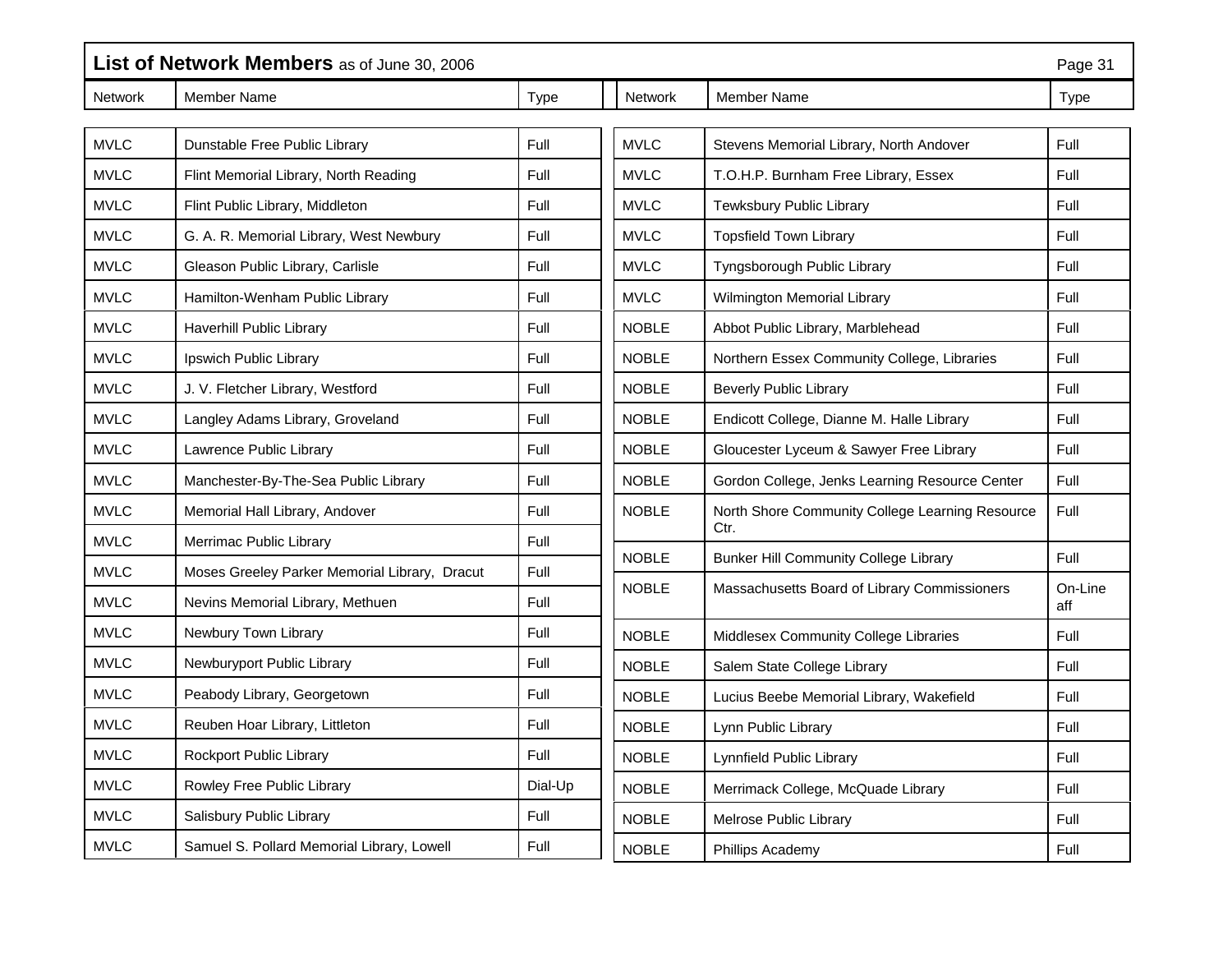|                | List of Network Members as of June 30, 2006      |      |                | Page 32                                        |      |
|----------------|--------------------------------------------------|------|----------------|------------------------------------------------|------|
| <b>Network</b> | <b>Member Name</b>                               | Type | <b>Network</b> | <b>Member Name</b>                             | Type |
| <b>NOBLE</b>   | Parlin Memorial Library, Everett                 | Full | <b>OCLN</b>    | Norwell Public Library                         | Full |
| <b>NOBLE</b>   | Montserrat College of Art, Paul M. Scott Library | Full | <b>OCLN</b>    | Paul Pratt Memorial Library, Cohasset          | Full |
| <b>NOBLE</b>   | Peabody Institute Library                        | Full | <b>OCLN</b>    | Plymouth Public Library                        | Full |
|                |                                                  |      |                |                                                |      |
| <b>NOBLE</b>   | Peabody Institute Library, Danvers               | Full | <b>OCLN</b>    | Rockland Memorial Library                      | Full |
| <b>NOBLE</b>   | Reading Public Library                           | Full | <b>OCLN</b>    | Sandwich Public Library                        | Full |
| <b>NOBLE</b>   | Revere Public Library                            | Full | <b>OCLN</b>    | Scituate Town Library                          | Full |
| <b>NOBLE</b>   | Salem Public Library                             | Full | <b>OCLN</b>    | Sharon Public Library                          | Full |
| <b>NOBLE</b>   | Saugus Public Library                            | Full | <b>OCLN</b>    | Stoughton Public Library                       | Full |
| <b>NOBLE</b>   | Stoneham Public Library                          | Full | <b>OCLN</b>    | Thayer Public Library, Braintree               | Full |
| <b>NOBLE</b>   | Swampscott Public Library                        | Full | <b>OCLN</b>    | Thomas Crane Public Library, Quincy            | Full |
| <b>NOBLE</b>   | Winthrop Public Library                          | Full | <b>OCLN</b>    | Tufts Library, Weymouth                        | Full |
| <b>OCLN</b>    | Abington Public Library                          | Full | <b>OCLN</b>    | Turner Free Library, Randolph                  | Full |
| <b>OCLN</b>    | Avon Public Library                              | Full | <b>OCLN</b>    | Ventress Memorial Library, Marshfield          | Full |
| <b>OCLN</b>    | Brockton Public Library System                   | Full | <b>OCLN</b>    | <b>Walpole Public Library</b>                  | Full |
| <b>OCLN</b>    | Canton Public Library                            | Full | <b>OCLN</b>    | Whitman Public Library                         | Full |
| <b>OCLN</b>    | Duxbury Free Library                             | Full | SAILS          | Ames Free Library of Easton, Inc., Easton      | Full |
| <b>OCLN</b>    | Hingham Public Library                           | Full | <b>SAILS</b>   | Attleboro Public Library                       | Full |
| <b>OCLN</b>    | Holbrook Public Library                          | Full | <b>SAILS</b>   | <b>Berkley Public Library</b>                  | Full |
| <b>OCLN</b>    | Hull Public Library                              | Full | <b>SAILS</b>   | Blanding Free Public Library, Rehoboth         | Full |
| <b>OCLN</b>    | John Curtis Free Library, Hanover                | Full | <b>SAILS</b>   | Boyden Library, Foxborough                     | Full |
| <b>OCLN</b>    | Kingston Public Library                          | Full | <b>SAILS</b>   | <b>Bridgewater Public Library</b>              | Full |
| <b>OCLN</b>    | Massasoit Community College Library              | Full | <b>SAILS</b>   | Massachusetts Maritime Academy, Hurley Library | Full |
| <b>OCLN</b>    | Milton Public Library                            | Full | <b>SAILS</b>   | Carver Public Library                          | Full |
| <b>OCLN</b>    | Eastern Nazarene College, Nease Library          | Full | <b>SAILS</b>   | Dartmouth Public Libraries                     | Full |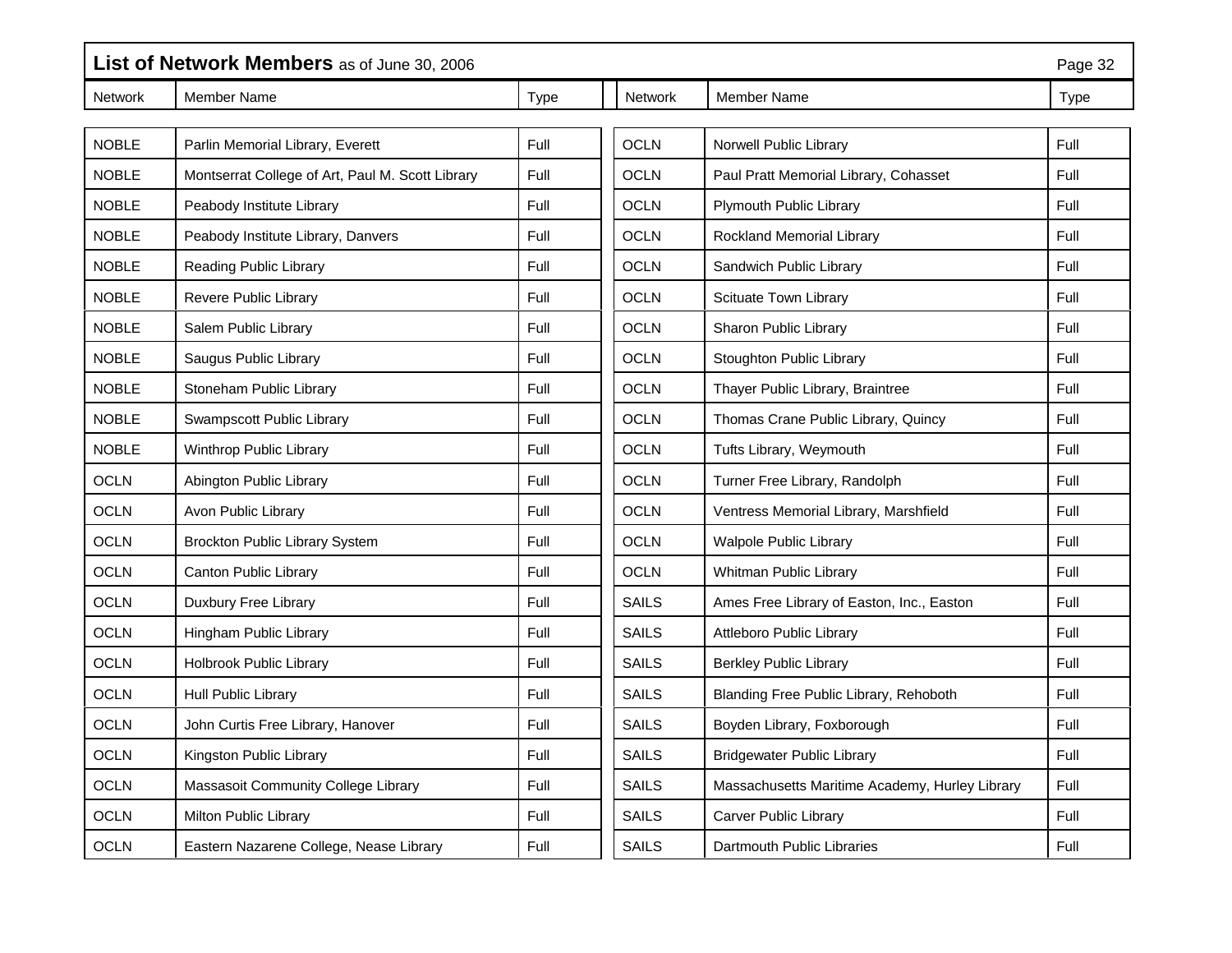| List of Network Members as of June 30, 2006 |                                                               |      |              |                                               | Page 33     |
|---------------------------------------------|---------------------------------------------------------------|------|--------------|-----------------------------------------------|-------------|
| Network                                     | Member Name                                                   | Type | Network      | <b>Member Name</b>                            | <b>Type</b> |
|                                             |                                                               |      |              |                                               |             |
| <b>SAILS</b>                                | Dighton Public Library                                        | Full | <b>SAILS</b> | Middleborough Public Library                  | Full        |
| <b>SAILS</b>                                | East Bridgewater Public Library                               | Full | <b>SAILS</b> | Millicent Library, Fairhaven                  | Full        |
| <b>SAILS</b>                                | Elizabeth Taber Memorial Library, Marion                      | Full | <b>SAILS</b> | New Bedford Free Public Library               | Full        |
| <b>SAILS</b>                                | Fall River Public Library                                     | Full | <b>SAILS</b> | Norfolk Public Library                        | Full        |
| <b>SAILS</b>                                | Fiske Public Library, Wrentham                                | Full | <b>SAILS</b> | Norton Public Library                         | Full        |
| <b>SAILS</b>                                | <b>Freetown Public Libraries</b>                              | Full | <b>SAILS</b> | Pembroke Public Library                       | Full        |
| <b>SAILS</b>                                | <b>Taunton High School</b>                                    | Full | <b>SAILS</b> | Plainville Public Library                     | Full        |
| <b>SAILS</b>                                | Hanson Public Library                                         | Full | <b>SAILS</b> | Plympton Public Library                       | Full        |
| <b>SAILS</b>                                | Southeastern Massachusetts Library System                     | Full | <b>SAILS</b> | Raynham Public Library                        | Full        |
| <b>SAILS</b>                                | Holmes Public Library, Halifax                                | Full | <b>SAILS</b> | Richards Memorial Library, North Attleborough | Full        |
| <b>SAILS</b>                                | Joseph H. Plumb Memorial Library, Rochester                   | Full | <b>SAILS</b> | Russell Memorial Library, Acushnet            | Full        |
| <b>SAILS</b>                                | Lakeville Free Public Library                                 | Full | <b>SAILS</b> | Seekonk Public Library                        | Full        |
| <b>SAILS</b>                                | <b>Bristol Community College Learning Resources</b><br>Center | Full | <b>SAILS</b> | Somerset Public Library                       | Full        |
| <b>SAILS</b>                                | East Bridgewater School Department                            | Full | <b>SAILS</b> | Swansea Free Public Library                   | Full        |
| <b>SAILS</b>                                | Fall River School Department                                  | Full | <b>SAILS</b> | <b>Taunton Public Library</b>                 | Full        |
| <b>SAILS</b>                                | Foxborough School Department                                  | Full | <b>SAILS</b> | Wareham Free Library                          | Full        |
| <b>SAILS</b>                                | New Bedford School Department                                 | Full | <b>SAILS</b> | West Bridgewater Public Library               | Full        |
| <b>SAILS</b>                                | Norfolk School Department                                     | Full | <b>SAILS</b> | Westport Free Public Library                  | Full        |
| <b>SAILS</b>                                | Plainville School Department                                  | Full |              |                                               |             |
| <b>SAILS</b>                                | Seekonk School Department                                     | Full |              |                                               |             |
| <b>SAILS</b>                                | Wrentham Public Schools                                       | Full |              |                                               |             |
| SAILS                                       | Attleboro High School                                         | Full |              |                                               |             |
| SAILS                                       | Mansfield Public Library                                      | Full |              |                                               |             |
| <b>SAILS</b>                                | Mattapoisett Public Library                                   | Full |              |                                               |             |